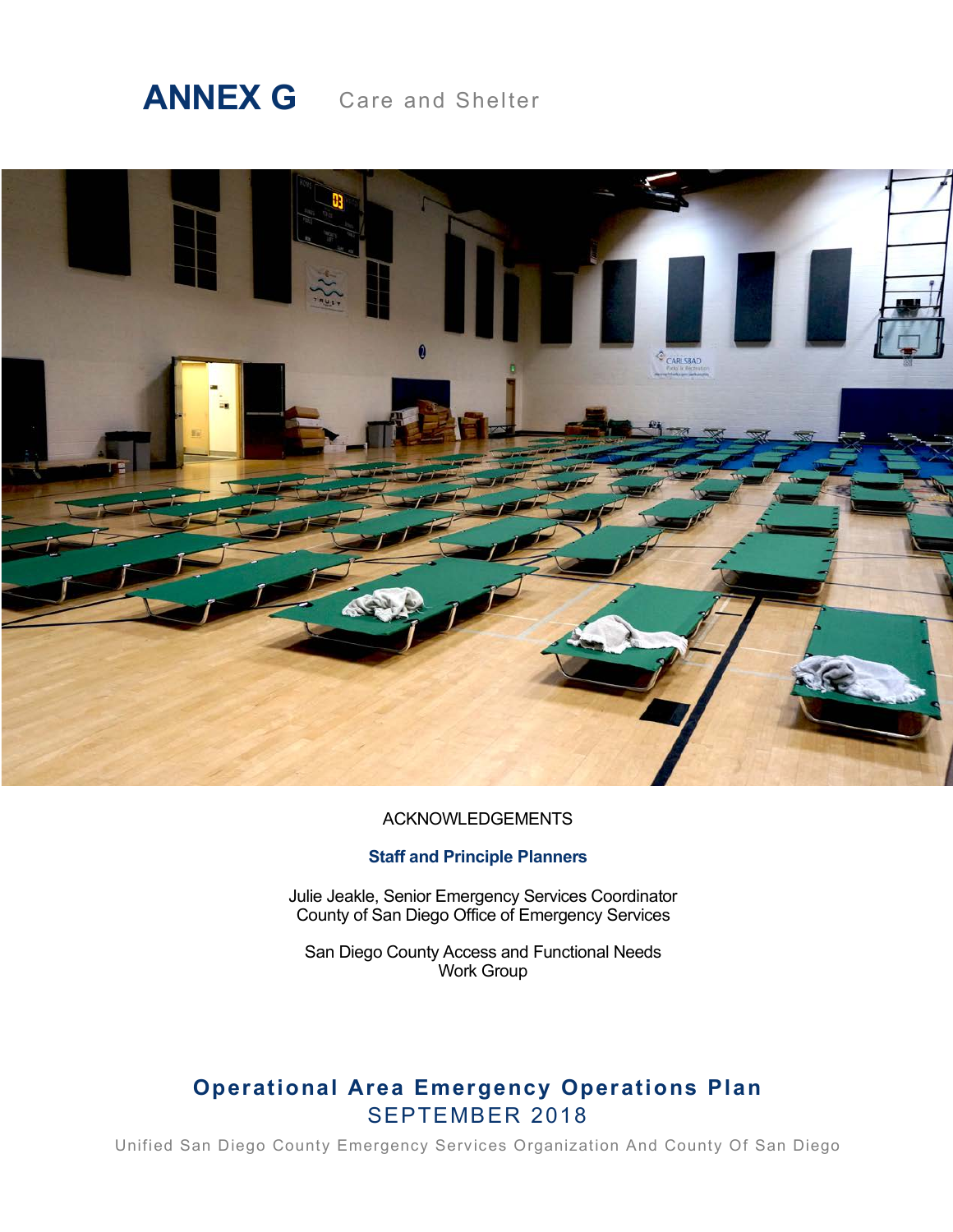#### **EXECUTIVE SUMMARY**

This annex defines the role of the Health and Human Services Agency (HHSA) and the American Red Cross (ARC) in providing care and shelter. In San Diego County, mass care services may be provided by a combination of any one of the following agencies: ARC, County of San Diego, local governments and/or faith-based organizations. This annex addresses the following areas:

#### **TABLE OF CONTENTS**

| General                            |    |  |
|------------------------------------|----|--|
| <b>Authorities and References</b>  | 2  |  |
| <b>Assumptions</b>                 | 3  |  |
| <b>Concept of Operations</b>       | 4  |  |
| <b>Response Organization</b>       |    |  |
| and Structure                      | 12 |  |
| <b>Roles and Responsibilities</b>  | 16 |  |
| <b>Notification and Activation</b> | 20 |  |
| 25<br><b>Appendices</b>            |    |  |
|                                    |    |  |

- Identifies options for providing mass care and shelter services to those impacted during a disaster.
- Identifies the roles and responsibilities of each partner agency involved in care and shelter operations.
- Provides guidance regarding possible resources for meeting the needs of people with disabilities and other access and functional needs.

#### **GENERAL**

#### **INTRODUCTION**

The function of mass care and shelter is to provide relief to people temporarily displaced by natural, technological or human-caused emergencies or disasters. This annex outlines the San Diego County Operational Area's (OA) planned response for mass care and shelter associated with large-scale disasters. This annex includes information regarding general mass care and shelter, which includes providing for individuals with disabilities and others with access and functional needs, as well as feeding and human services. The intent of this annex is to create a framework for a mass care and shelter event within existing statutory obligations and limitations. This annex does not apply to normal day-to-day operations, rather, it focuses on large-scale, catastrophic events that can generate unique situations.

#### **PURPOSE**

The purpose of this annex is to define the framework for how the San Diego County OA will address the sheltering, feeding, and human service needs of persons affected by a disaster.

#### **SCOPE**

The Care and Shelter Operations Annex details the organization, responsibilities, and concept of operations for response and recovery functions during a potential, imminent, or declared emergency. It provides a structure in which to effectively direct, manage, and control the following activities: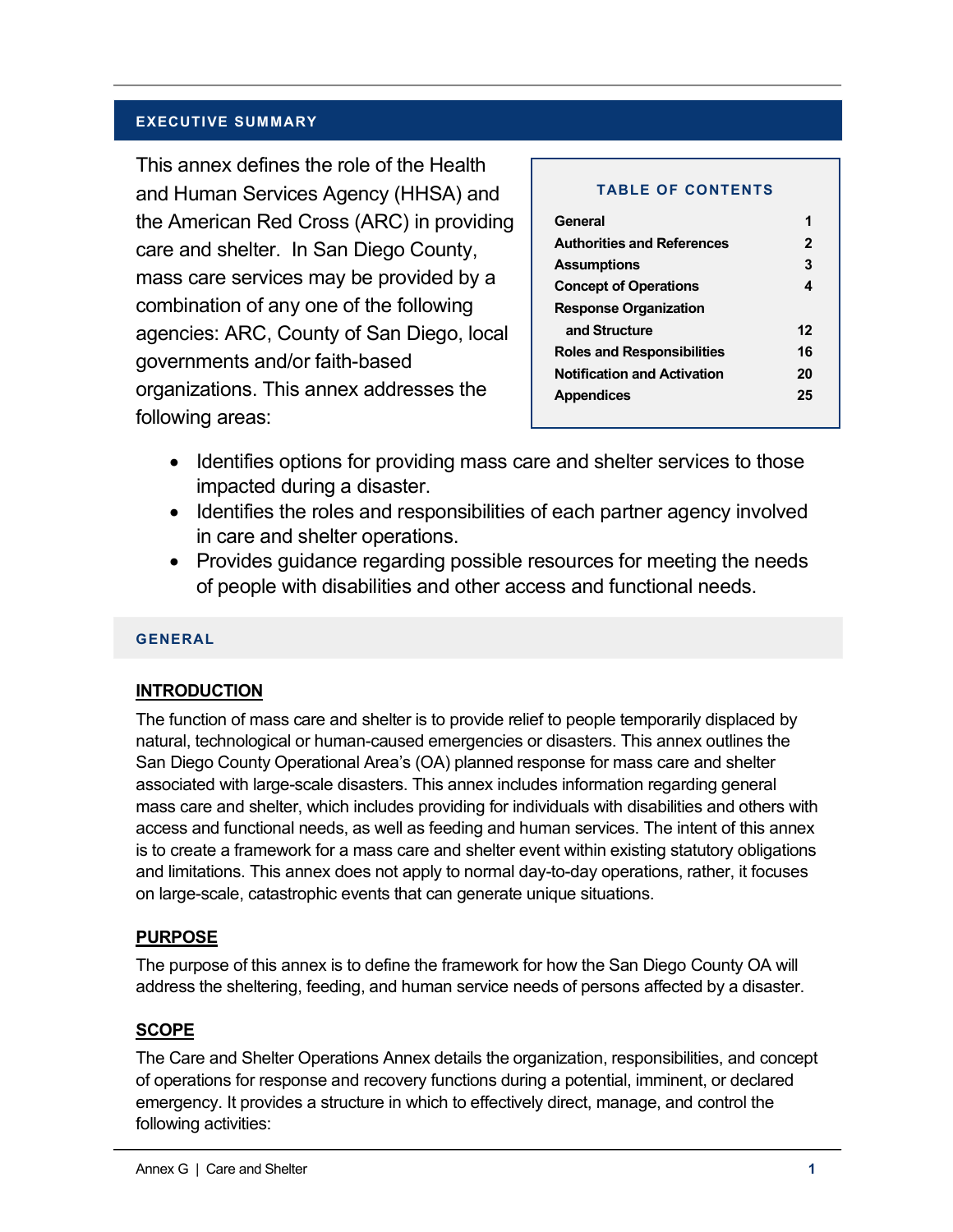- **Mass Care:** the provision of shelter, feeding, and bulk distribution of needed items and related services to persons affected by a large-scale incident.
- **Human Services:** the provision of very basic supplemental services to support the personal and/or immediate recovery needs of individuals affected by disaster. Attention is focused on more vulnerable persons, who because of age, health, disability, language, or medical condition may need additional assistance to benefit from the mass care services described above. Effective service delivery requires coordination with non-governmental organizations.

The San Diego County OA model for shelter operations is integrated and inclusive. The County will use shelter facilities that are ADA-compliant or can be made compliant through modification, and showers and restrooms will be fully accessible to all occupants. Additionally, as part of shelter operations, the County of San Diego will address the needs of individuals with disabilities and others with access and functional needs, which includes individuals who have developmental or intellectual disabilities, physical disabilities, chronic conditions, injuries, limited English proficiency or who are non-English speaking, older adults, children, people living in institutionalized settings, or those who are low-income, homeless, or transportation disadvantaged, including, but not limited to, those who are dependent on public transit or those who are pregnant.

Following a large-scale disaster event there will be a transition from mass care emergency services identified above to longer term recovery services and programs. This "recovery support" includes both government assistance and the more sustainable (i.e., ongoing) efforts that evolve from community and faith-based organizations.

This annex aligns with federal Emergency Support Function #6 – Mass Care, Emergency Assistance, Temporary Housing and Human Services (ESF #6) and with the State of California Emergency Plan Emergency Function 6 (EF 6) – Care and Shelter. Some aspects of ESF #6 and EF 6 are not included in this annex, including emergency assistance and temporary housing.

# **AUTHORITIES AND REFERENCES**

# **FEDERAL**

- The Robert T. Stafford Disaster Relief and Emergency Assistance Act of 1988, as amended
- Post-Katrina Emergency Management Reform Act of 2006
- Pets Evacuation and Transportation Standards Act of 2006
- Americans With Disabilities Act of 1990, as amended
- Rehabilitation Act of 1973, as amended
- National Response Framework, 2016
- National Incident Management System (NIMS)
- Guidance on Planning for Integration of Functional Needs Support Services in General Population Shelters (FEMA)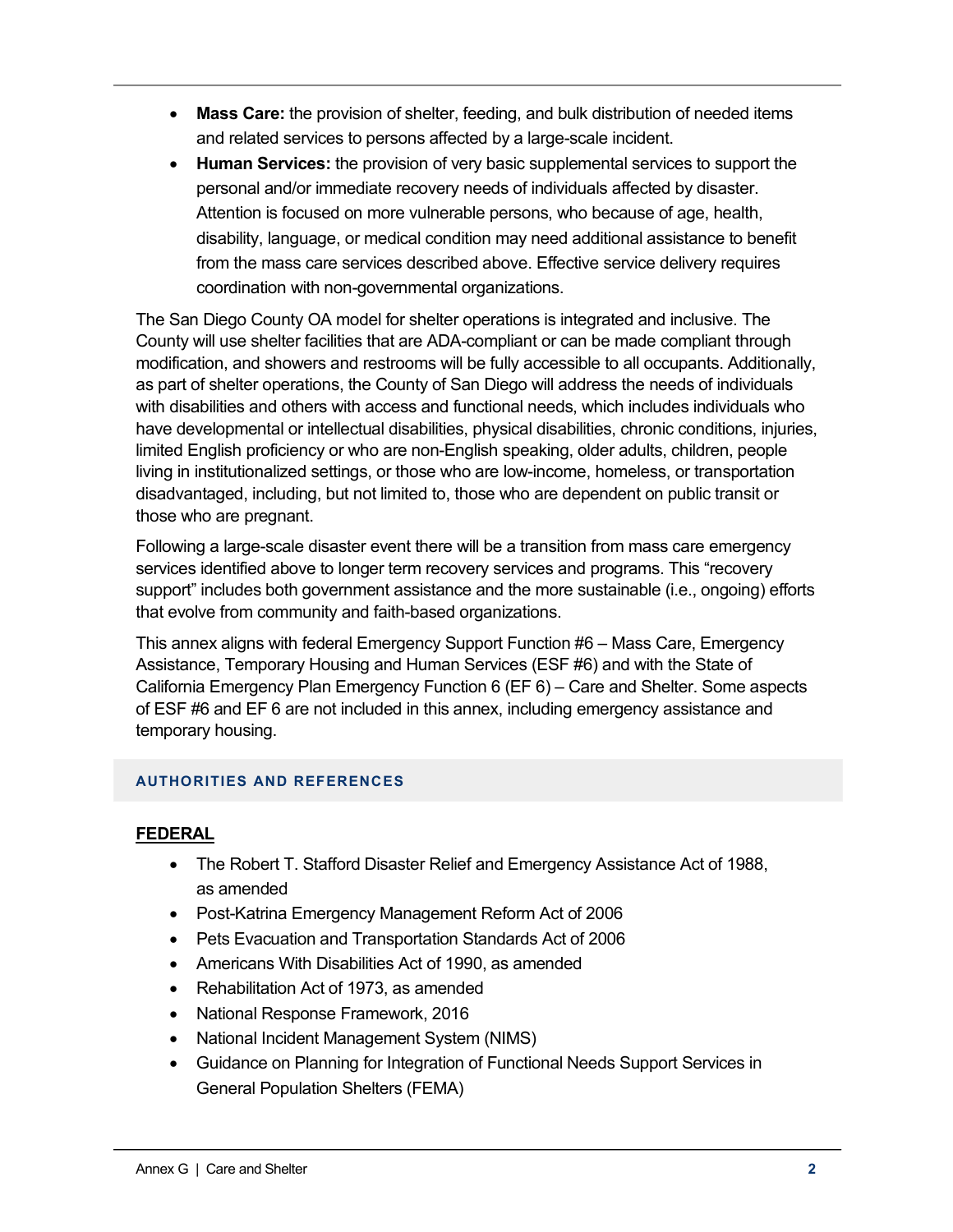# **STATE**

- California Emergency Services Act, California Government Code § 8550-8668
- Health and Safety Code § 34070
- Standardized Emergency Management System (SEMS)
- California Government Code § 8593.3 (2016) Accessibility to Emergency Information and Services

# **LOCAL**

• "Understanding Between the Unified San Diego County Emergency Services Organization and the San Diego County Chapter of the American Red Cross." April 10, 1979.

# **ASSUMPTIONS**

- The County of San Diego Health and Human Services Agency (HHSA) is the agency with primary responsibility for overall coordination of shelter operations in the OA. This includes site selection, shelter opening and closing, and managing available resources for shelter sites. It also includes communicating and coordinating with site managers and monitoring service delivery to ensure that shelters are providing a safe environment for displaced residents that meets both their basic and functional needs.
- The Director of HHSA will appoint a Care and Shelter Branch Coordinator to coordinate care and shelter activities in the OA Emergency Operations Center (EOC).
- The American Red Cross (ARC) will serve as the principle organization responsible for operating care and shelter facilities in coordination with the County and incorporated cities. An agreement exists between the County of San Diego Office of Emergency Services (OES) and the ARC for the coordination of mass care and shelter operations.
- The ARC serves as the lead organization for developing potential shelter sites within the OA. The County of San Diego and incorporated cities have generally adopted ARC sheltering principles and practices as the standard for all shelter operations within the OA, regardless of whether the shelter is operated by the ARC, County or an incorporated city. To augment ARC capabilities, the County of San Diego and many incorporated cities within the OA train employees and volunteers to manage and operate shelters.
- Licensed care facilities, including, but not limited to, Skilled Nursing Facilities (SNFs), Residential Care Facilities for the Elderly (RCFEs), and Adult Residential Facilities, must develop plans to relocate their clients to like-facilities that can provide a similar level care.
- It is anticipated that approximately 5% of an evacuated population may seek shelter at a mass care facility. The majority of evacuees will stay with friends/family, move out of the area, or stay in hotels.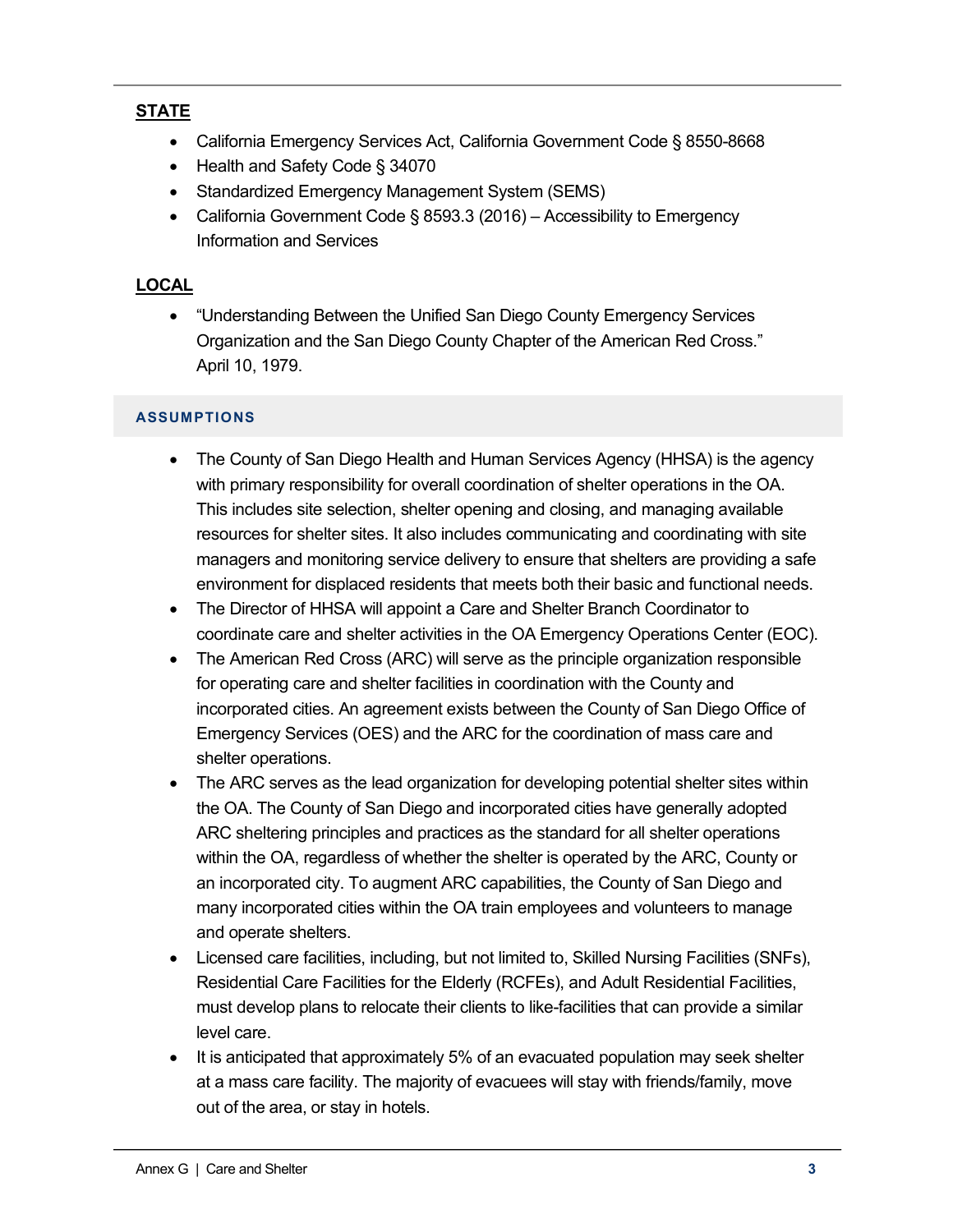- Evacuees in shelters will be provided with public information concerning the disaster through multiple modalities.
- A percentage of those seeking shelter may need transportation from impact areas to care and shelter facilities.
- Medically fragile persons are best sheltered at medical facilities that can support medically fragile persons and their caregivers. Nevertheless, medically fragile persons may present at a general population shelter and will need care until they can be safely transferred to an appropriate facility.
- Generally, service delivery sites (shelters, fixed feeding sites, etc.) will meet ADA guidelines. Temporary modifications may be necessary to meet these guidelines.
- San Diego County OA shelter planning and procedures account for the unique needs of individuals with disabilities and others with access and functional needs.
- In many cases, temporary evacuation points, as opposed to shelters, will be sufficient. Temporary evacuation points may provide information and canteen services, but do not provide overnight accommodations, thus requiring significantly less staffing and resources.
- In a case where local shelter capacity is insufficient, the OA EOC will coordinate with the State Department of Social Services (DSS) concerning the coordination of sufficient shelter locations for evacuees, and will make efforts to ensure jurisdictions receiving evacuees from an impacted area agree to accept these individuals prior to evacuation. Coordination regarding any federal support will be through the OA and the State.
- San Diego County residents may choose to camp-out, sleep in cars, or stay close to their property, rather than go to an emergency shelter. These individuals may still have needs and expectations for disaster assistance from the government.
- In the immediate days after a major disaster, neighborhood organizations and houses of worship may emerge to provide care and shelter support independent of local government. The challenge will be in coordinating and supporting their activities.
- In most emergencies, shelters will generally not operate for more than a week. However, in a catastrophic disaster, it is likely that long-term mass care and sheltering will be required until rental assistance and temporary housing resources become available. In that case, the OA EOC Care and Shelter Branch must work with local, state, and potentially federal partners to transition from emergency sheltering to long-term sheltering.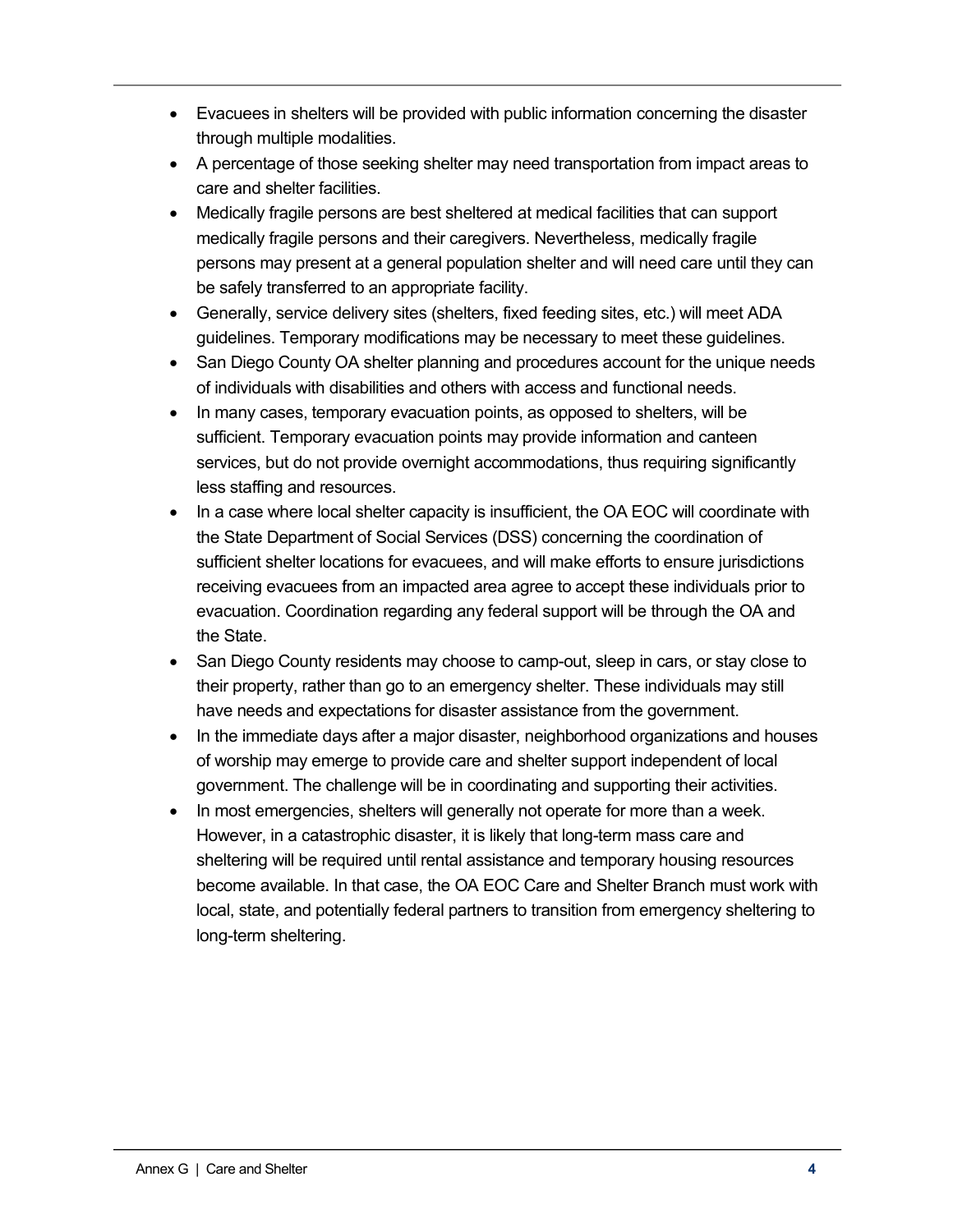#### **CONCEPT OF OPERATIONS**

The Care and Shelter Annex will be utilized by the San Diego County OA during any disaster event that requires a coordinated response to mass care and human services support. Procedures pertaining to this function are consistent with the National Incident Management System (NIMS), Standardized Emergency Management System (SEMS), and the Incident Command System (ICS).



This Concept of Operations will outline the following care and shelter elements:

- Mass Care Operations
	- o Sheltering
	- o Feeding
	- o Bulk Distribution
- Human Services
- Response Organization and Structure
- Roles and Responsibilities
- Notification and Activation Procedures
- Response Actions
- Deactivation Procedures

#### **MASS CARE OPERATIONS**

According to ESF #6, mass care operations are divided into three areas:

- **Sheltering:** Establishing operations which includes selecting shelter sites that maximize accessibility for individuals with disabilities and others with access and functional needs.
- **Feeding:** Coordinating operations which includes procurement, preparation, distribution, and warehousing. May include the use of fixed sites and mobile feeding units.
- **Bulk Distribution:** Distributing emergency relief items to meet urgent needs, which may include food, water, or other commodities.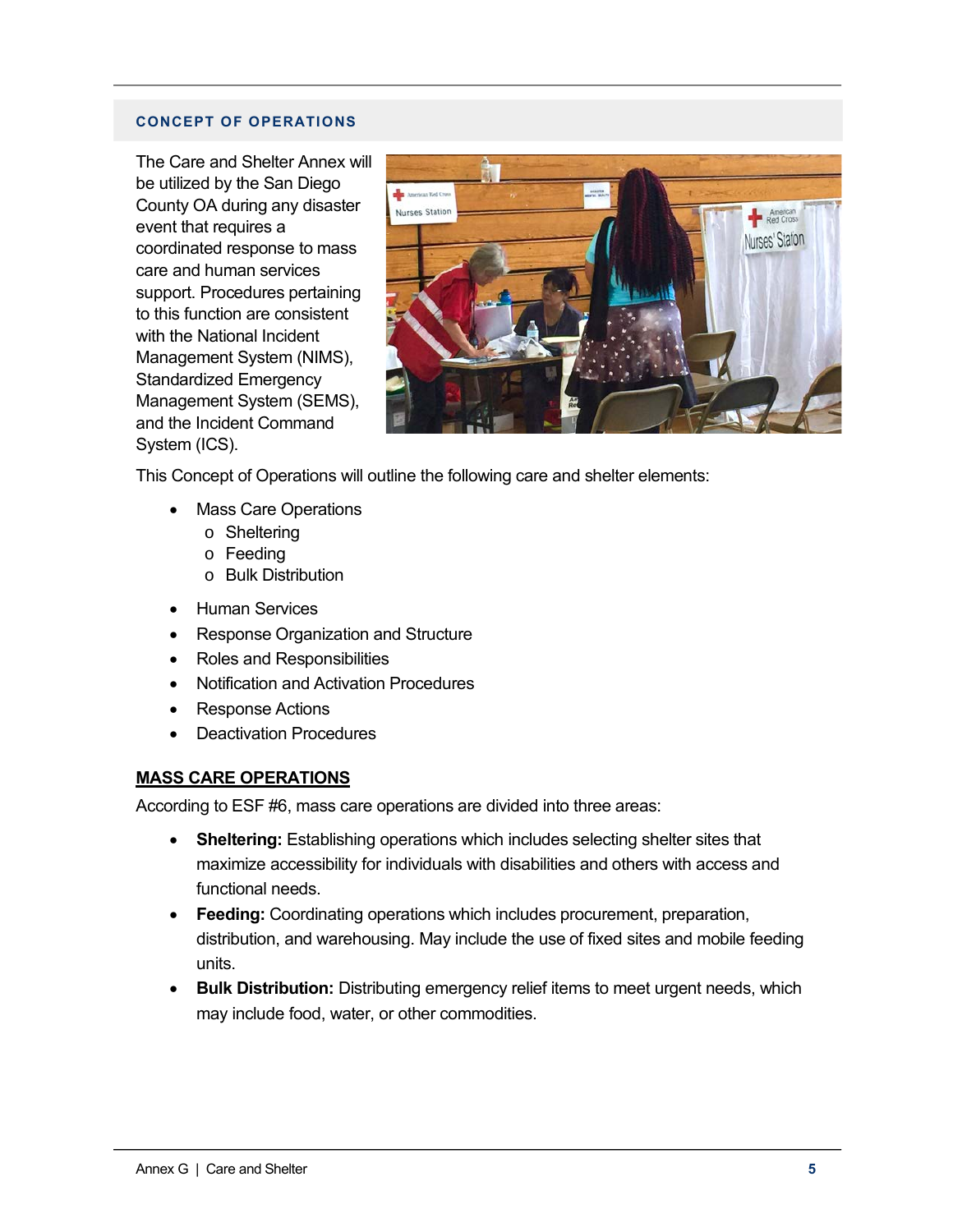## **SHELTERING**

#### **STANDARD SHELTERING PROCEDURES**

## INITIAL ACTIVITIES

During a large event affecting the unincorporated area or more than one jurisdiction and requiring multiple shelter sites, coordination of shelter facility selection and operations will occur at the OA EOC, in coordination with ARC, affected incorporated cities and relevant partner organizations/agencies that may own/operate the facilities, such as school districts. Shelter sites will be selected from the ARC National Shelter System (NSS) based on the assumption that the public will want to be sheltered as close as possible to their neighborhood. Once a site is selected, the shelter will generally be opened and managed by the American Red Cross with support from the County of San Diego and affected incorporated cities.



Following a major disaster that displaces a large segment of the population, ARC may not initially have adequate local resources to operate all the required shelter sites. Until such time as they are able to mobilize their national response system (normally 5-7 days), County of San Diego personnel can augment their capabilities by staffing and operating necessary service delivery sites, utilizing Disaster Service Workers (DSWs) and mutual aid resources, if necessary. Many incorporated cities within the OA also have trained employees and volunteers who may staff and operate emergency shelters, should the need arise. Once the ARC national disaster response program is fully mobilized, the ARC will generally assume the lead role for most shelter management functions with the County of San Diego providing overall coordination and support.

#### SHELTER OPERATIONS

In order to ensure consistent service delivery and a smooth transition in shelter management, incorporated jurisdictions within the San Diego County OA generally follow mass care standards, guidelines, and procedures set forth by the ARC. Therefore, whether shelter sites are opened and operated by the ARC, County, or incorporated cities, they should operate according to the same set of principles.

Shelter sites managed by ARC personnel will report directly to the ARC. Shelter sites managed by County personnel will report directly to the OA EOC Care and Shelter Branch and sites managed by city personnel will report directly to their local EOC. Extensive, ongoing communication is required between the ARC, OA EOC Care and Shelter Branch and affected incorporated cities to ensure coordinated support for shelter operations and to avoid duplication when ordering resources.

The general rule of thumb is that if the ARC is managing a shelter, or if the site is operated under the auspices of the ARC (e.g. using ARC trained shelter management staff), then the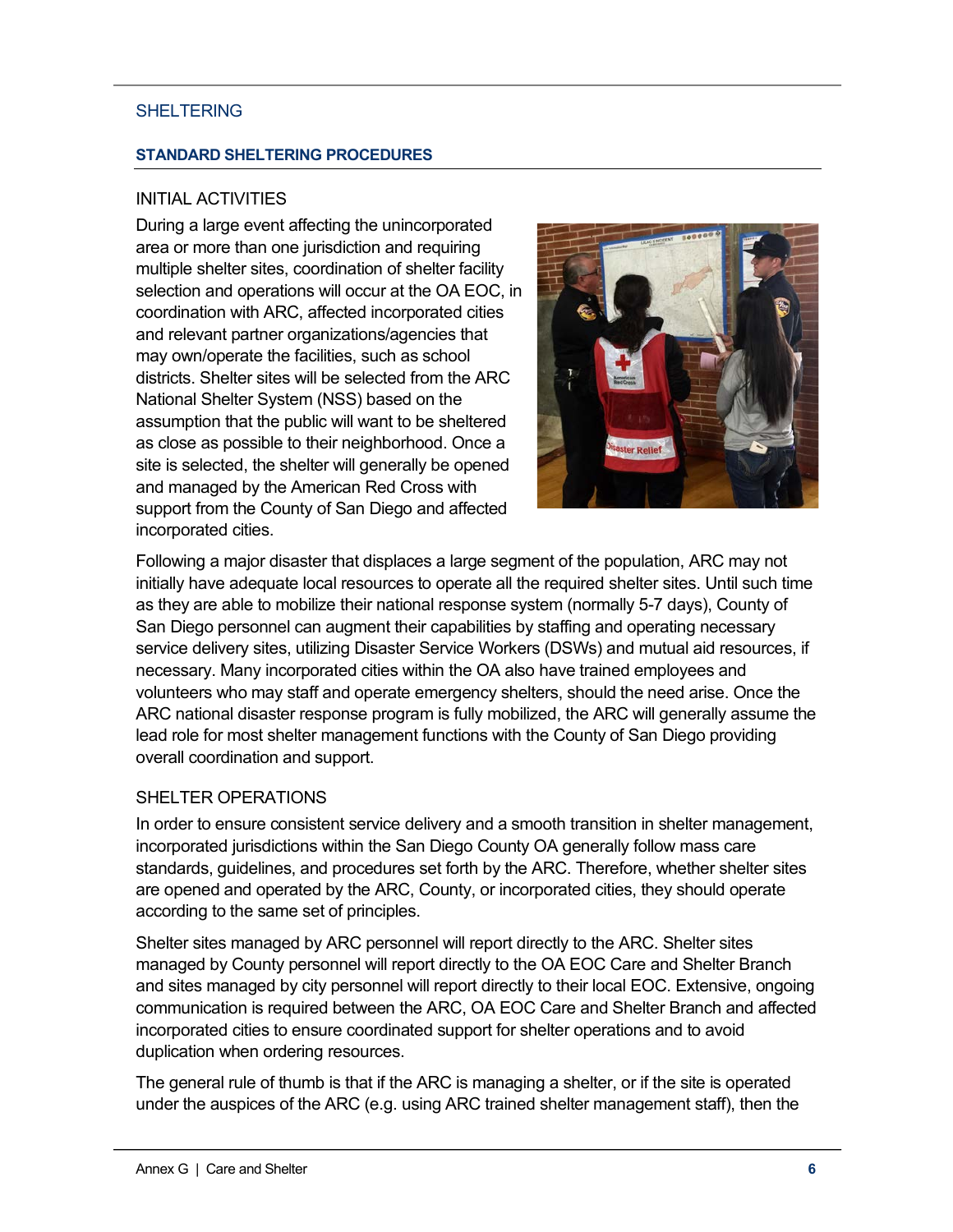site is considered an ARC shelter site and the ARC assumes both the liability and cost of the operation. Moreover, the main resource supply stream will come through the ARC. Typically, the ARC will do a pre-occupancy inspection of the facility with the facility manager before it is turned over for ARC use. Based on the pre-occupancy inspection and a Shelter Agreement between the facility and ARC, reimbursement for facility damage will be honored by the ARC.

The following shelter support functions may be provided:

ARC SUPPORT

- Shelter managers and operations staff
- Health services (as defined by ARC protocols)
- Mental health services (given available disaster mental health service resources)
- Meal, snack, and beverage service
- Operational supplies (cots and blankets, hygiene kits, signage, etc.)
- Site security and traffic control
- Sanitation facilities (e.g., portable toilets, showers, hand washing stations)
- Support for individuals with disabilities and others with access and functional needs
- Housing relocation assistance for shelter residents
- Communications support
- Disaster spiritual care support

## COUNTY SUPPORT (UNINCORPORATED AREA OR INCORPORATED CITY REQUESTING ASSISTANCE)

- Access to County-owned facilities/sites for use as shelters or other service delivery functions
- Post-earthquake structural assessment of sites
- Assistance with staffing or managing shelters
- Support with health and behavioral health services
- Operational supplies (cots and blankets, hygiene kits, signage, etc.)
- Site security and traffic control
- Sanitation facilities (e.g., portable toilets, showers, hand washing stations)
- Support for individuals with disabilities and others with access and functional needs
- Transportation resources, including paratransit
- Housing relocation assistance for shelter residents
- Household pet sheltering and support
- Communications support
- Chaplain Corps services

#### CITY SUPPORT (INCORPORATED AREA):

- Access to city-owned facilities/sites for use as shelters or other service delivery functions
- Post-earthquake structural assessment of sites
- Assistance with staffing or managing shelters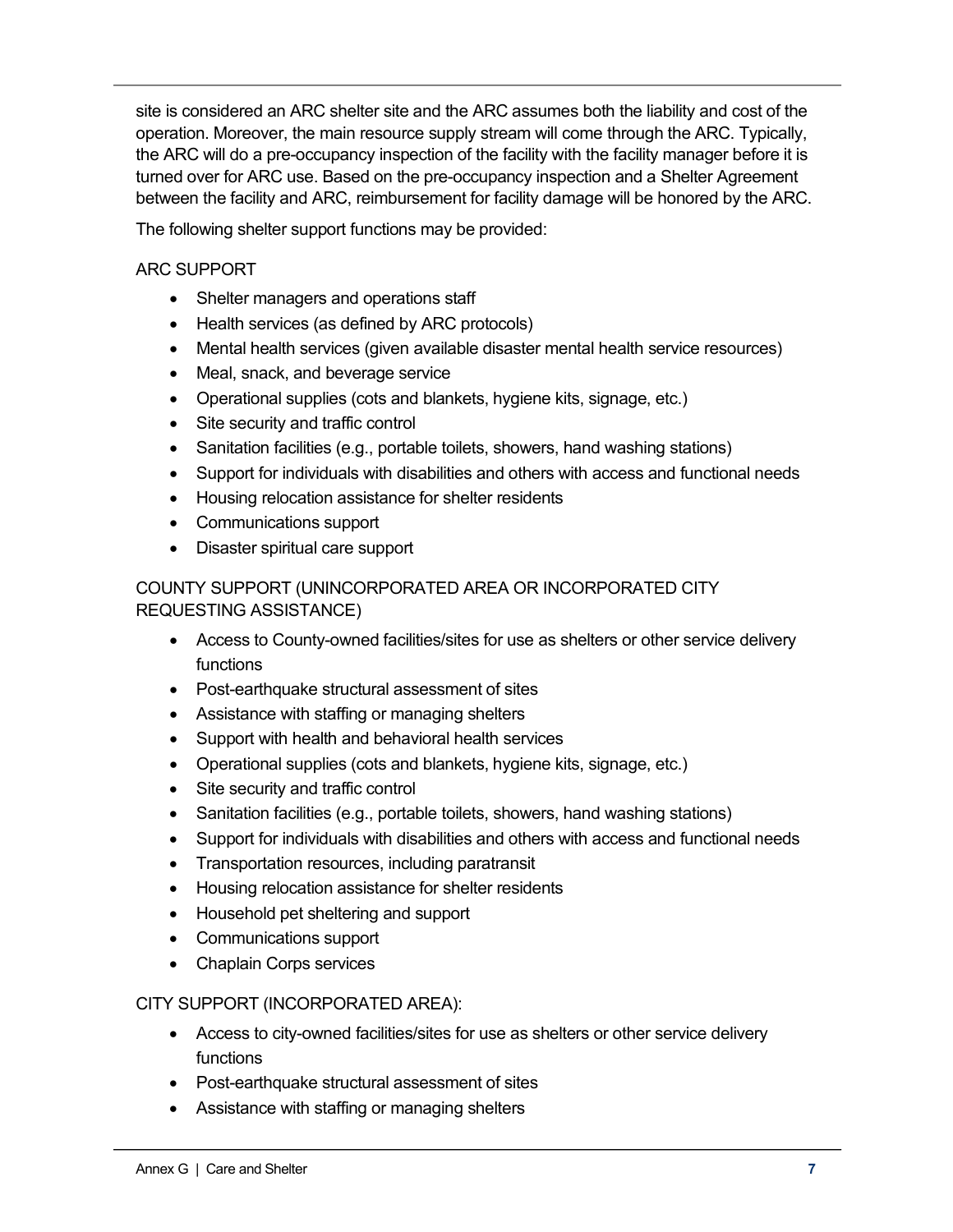- Operational supplies (cots and blankets, hygiene kits, signage, etc.)
- Site security and traffic control
- Sanitation facilities (e.g., portable toilets, showers, hand washing stations)
- Support for individuals with disabilities and others with access and functional needs
- Transportation resources, including paratransit
- Housing relocation assistance for shelter residents
- Household pet sheltering and support
- Communications support

The San Diego County Operational Area includes household pet care and sheltering issues in the care and shelter planning process. When possible, household pet shelters will be colocated near general population shelters.

#### **Shelter Supply System**

Logistical support requirements for sheltering events can generally be resolved at the local level. Resources to support operations may come from the ARC, County, incorporated cities, partner organizations, or through pre-identified local vendors and service providers.

Between the combined resources of the ARC, County, and incorporated cities, there are enough stored supplies in the OA to accommodate over 20,000 people in emergency shelters (this includes cots, blankets, comfort/hygiene kits, etc.). During a catastrophic event, it may be necessary to request resources from outside the OA through established mutual aid systems.

Typically, the agency responsible for operating a site has primary responsibility for establishing the logistical support system for the location. If a critical resource is not available through those established channels, a resource request can be submitted to the OA EOC. If the County determines that a requested resource is not available in the OA, the County will consider requesting resources through the State and federal mutual aid system. See Appendix C for a sample list of shelter supplies.

# **FEEDING**

#### **Feeding Operations**

As soon as possible, feeding operations will need to be established to serve people in shelters or at other congregate locations. The scope of feeding operations will be determined by the situation. If the impacts of the incident are limited in scope and the utility systems and restaurant/retail food distribution network is uninterrupted, feeding operations may be limited to providing meals, snacks, and beverages at shelters or other service delivery sites. Typically, the ARC will work directly with their partners to prepare and deliver hot meals to shelters.

However, if the impacts of the disaster are widespread and include utility and private sector food distribution system disruptions, feeding operations may be extensive and involve some or all of the following activities:

- Fixed feeding at shelters and other service delivery sites.
- Fixed feeding sites strategically located in and around the impact area in facilities, such as community centers, churches, schools, or at existing non-governmental organization (NGO) congregate meal sites (for persons not in public disaster shelters).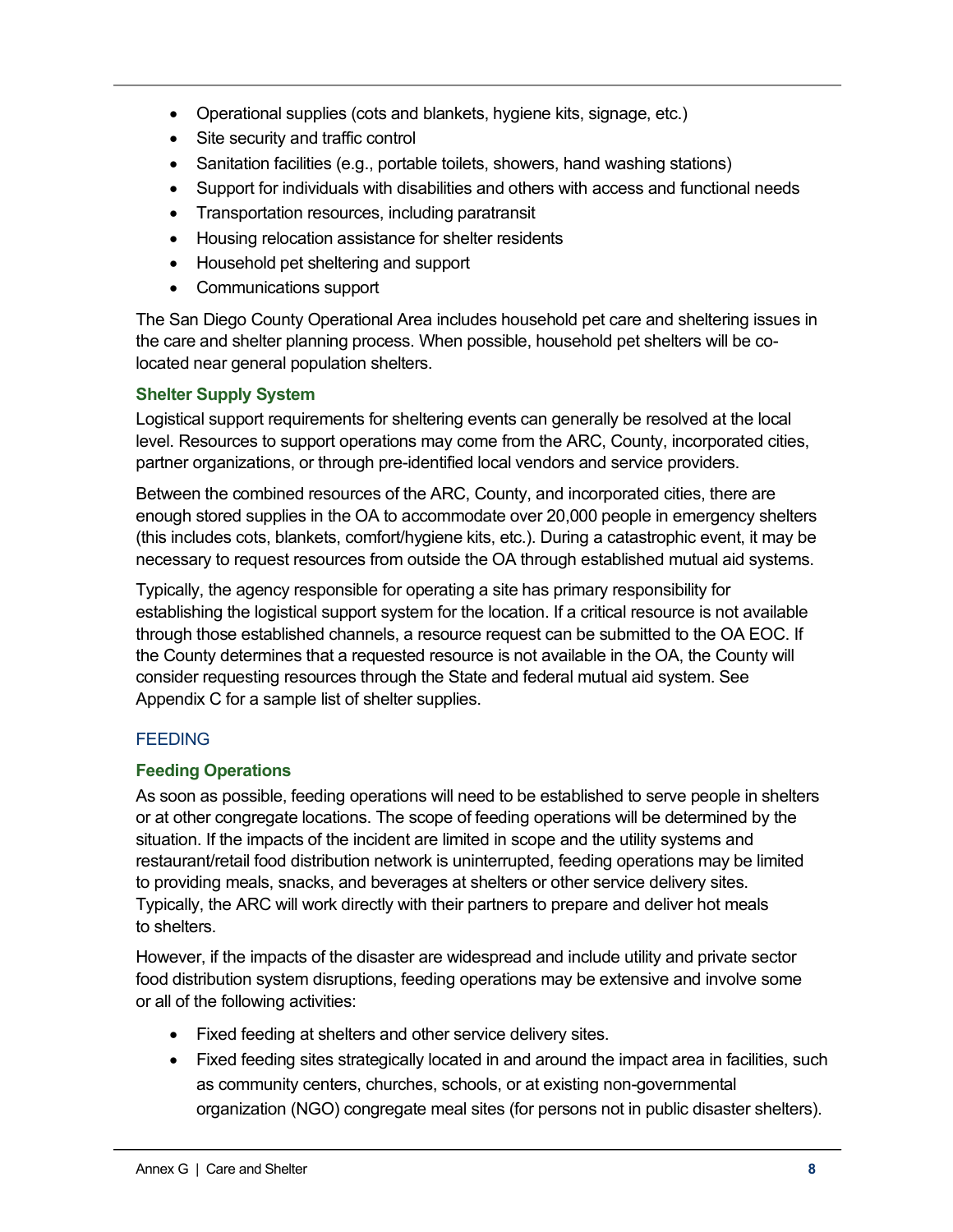- Mobile feeding (hot food, beverages, and snack items) in the impact area (ARC and The Salvation Army have mobile feeding units to supplement the efforts of fixed feeding facilities).
- Distribution of packaged food (meals), water, and possibly some miscellaneous feeding support materials.
- Food options for feeding sites that accommodate people with restricted diets (no salt, sugar free, no potassium, gluten free, etc.).
- Distribution of allotments issued through the Disaster Supplemental Nutrition Assistance Program (D-SNAP).

When a coordinated response is needed due to the limited capabilities of local agencies, the OA Feeding Taskforce (FTF) may be activated. The FTF will augment and support feeding operations so feeding capacity and scope of operation is sufficient to support feeding needs. The FTF consists of representatives from volunteer and private organizations active in disaster feeding; non-governmental organizations; private sector food distributors and retailers; private sector vendors and experts in kitchen management; and local jurisdictions and tribes.

For further details about feeding operations, refer to the San Diego County Operational Area Multi-Agency Feeding Plan.

# **Food Source Options**

In catastrophic disasters, when utility, transportation, and other infrastructure are disrupted, feeding operations may initially rely on pre-prepared, packaged meals that are shelf-stable, such as meals-ready-to-eat (MREs), or commercial products such as "heater meals." As utilities are restored, or when emergency field kitchens become available, feeding operations will shift from packaged meals to freshly prepared hot meals.

Local options for prepared food when utilities are functional include:

- Local restaurants, hotels, and other commercial suppliers (where the ARC has existing agreements).
- Local non-profit agencies and schools with commercial kitchens.
- Catering companies (where the ARC has existing agreements).
- Large institutional kitchens that are affiliated with government agencies (such as jails, airports, universities).

Feeding options when utilities are disrupted include:

- MRE's stored at the Joint Forces Training Base in Los Alamitos are available through California Governor's Office of Emergency Services (Cal OES).
- MRE's and "heater meals" available from the ARC (2-3 day shipment time).
- Field kitchens available through The Salvation Army, ARC, Southern Baptist Disaster Relief, and through mutual aid requests to the State and federal governments (for preparation of hot meals when local kitchens are largely unavailable).
- Cruise or military ship kitchens.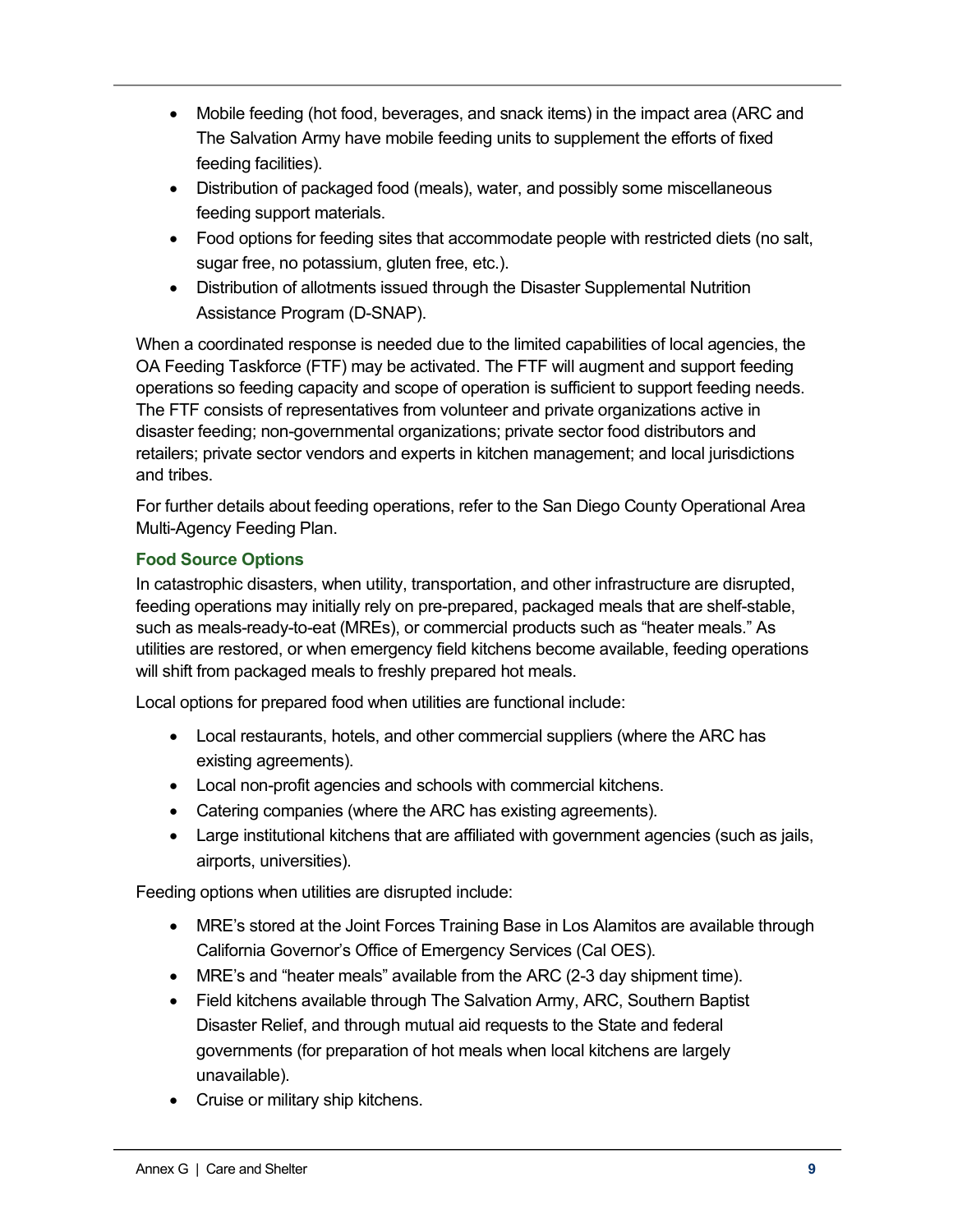For further details about food source options, refer to the San Diego County Operational Area Multi-Agency Feeding Plan.

# BULK DISTRIBUTION

# **Bulk Distribution Operations**

Based on the severity of the event, the bulk distribution of emergency relief supplies is another service that can be activated to support disaster victims. Bulk distribution programs are designed to provide individuals affected by disaster with access to supplies and materials that are life-sustaining (food and water), or support their recovery (cleanup supplies.) Distribution programs also support the ability of people to continue to shelter-in-place at home versus evacuating to shelter sites for basic necessities. Distribution programs may be required when normal retail distribution systems have been disrupted.

The types of items and amounts that may need to be distributed are based on the situation and may include some of the following:



- Shelf stable food (MREs)
- Water (and containers for water)
- Limited amounts of ice (and ice chests)
- Tarps
- Blankets
- Clean-up kits

Agencies that normally establish bulk distribution programs following large, presidentiallydeclared disasters include:

- American Red Cross
- FEMA
- The Salvation Army

There are other community agencies that have commodity distribution programs which operate on a day-to-day basis. The Jacobs & Cushman San Diego Food Bank and Feeding San Diego both have extensive food distribution networks in San Diego County and partner with food pantries in neighborhoods throughout the county. Food pantries in turn distribute food to local residents who need emergency food assistance. These agencies may expand their distribution programs to include individuals affected by disaster.

# **Points of Distribution**

Depending on the scope of damage and areas of the county most heavily impacted, additional fixed distribution points may need to be established at strategic locations (either close to or inside the impact area), where the public can come to receive supplies. The Federal Emergency Management Agency (FEMA) defines these sites as Points of Distribution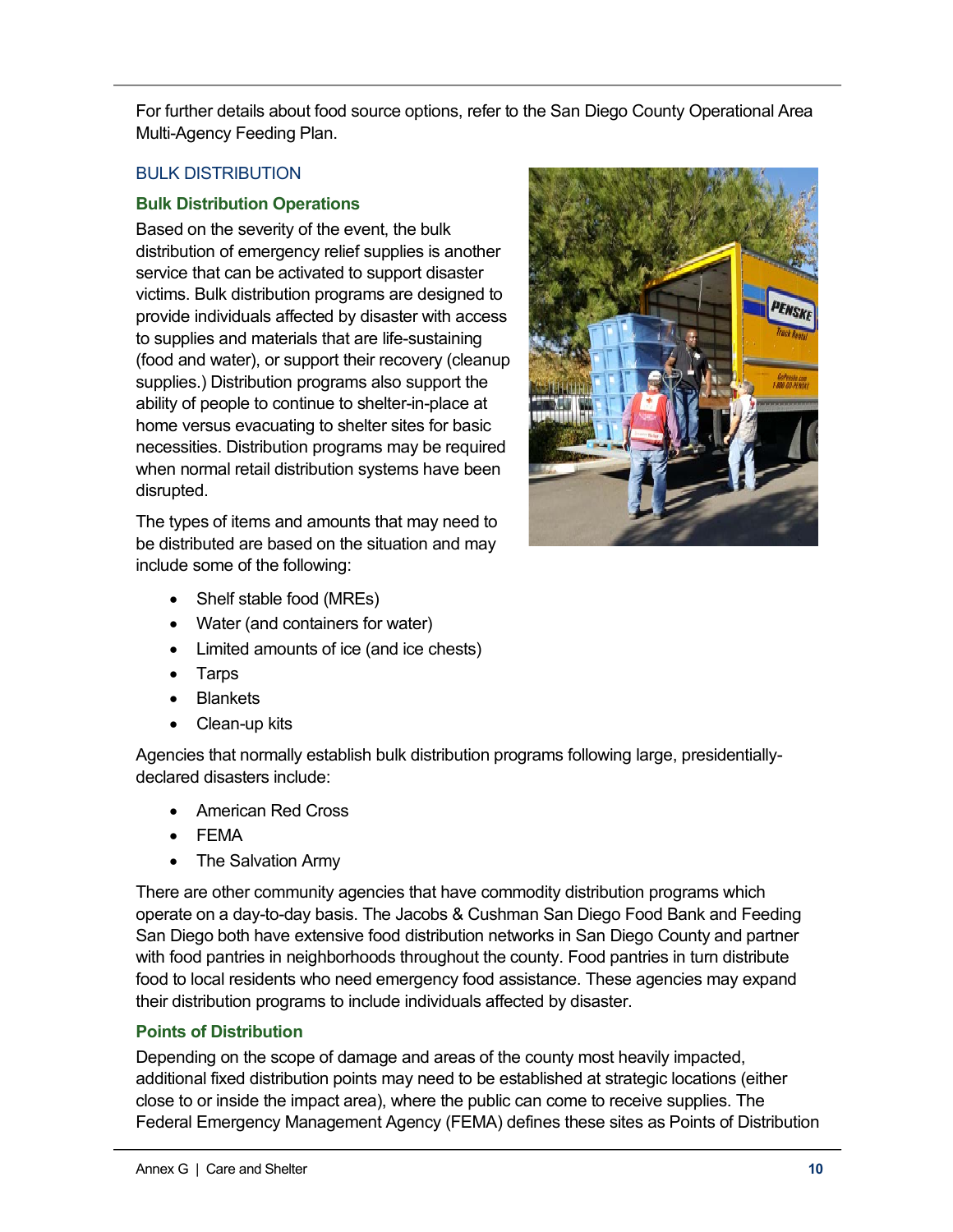or POD sites – temporary local facilities at which commodities are distributed directly to disaster victims. PODs will distribute commodities that FEMA and other relief entities provide to the local jurisdiction. Staffing of POD sites will be coordinated with local and State partners to ensure the presence of security at POD sites. POD sites generally have these characteristics:

- Easy access to major streets
- Large open paved area to park trucks or semi-trailers and off-load supplies
- Traffic flow in and out of the site
- Potential for indoor storage

In addition to fixed distribution locations, mobile supply distribution (where trucks can roam the impacted area and distribute items off the truck) allows relief supplies to reach people who lack the ability to come to fixed distribution points. It provides the opportunity to exercise some control over who accesses the materials because mobile supply distribution will target the worst impacted neighborhoods. The bulk distribution program should be scaled back or discontinued once access to normal retail outlets is restored (generally as soon as utilities are restored and roads reopened), so as not to inhibit economic recovery of the private sector.

# **HUMAN SERVICES**

# FAMILY REUNIFICATION

To assist with reunification efforts, shelters may be equipped with technology (Wi-Fi, computers, tablets, etc.) to provide impacted individuals with access to communications systems that facilitate reunification. Some examples of sites that facilitate reunification are American Red Cross Safe & Well, National Center for Missing and Exploited Children, Google Crisis Response, and Facebook Safety Check, among others.

# SUPPORT FOR INDIVIDUALS WITH DISABILITIES AND OTHERS WITH ACCESS AND FUNCTIONAL NEEDS

Persons, who because of age, health, disability, language, or medical condition, may have access and/or functional needs within a shelter environment that need to be met before they can fully benefit from services being provided.

As defined by California Government Code, "the access and functional needs population consists of individuals who have developmental or intellectual disabilities, physical disabilities, chronic conditions, injuries, limited English proficiency or who are non-English speaking, older adults, children, people living in institutionalized settings, or those who are low income, homeless, or transportation disadvantaged, including, but not limited to, those who are dependent on public transit or those who are pregnant."

Programs, services, and activities provided to residents of care and shelter facilities, to the maximum extent possible, will be inclusive of individuals with disabilities and others with access and functional needs. The following are some general guidelines for meeting these needs:

• Ensure the accessibility of disaster-related services, programs, and facilities are in compliance with Title II of the ADA, including accessible transportation to reach service delivery sites.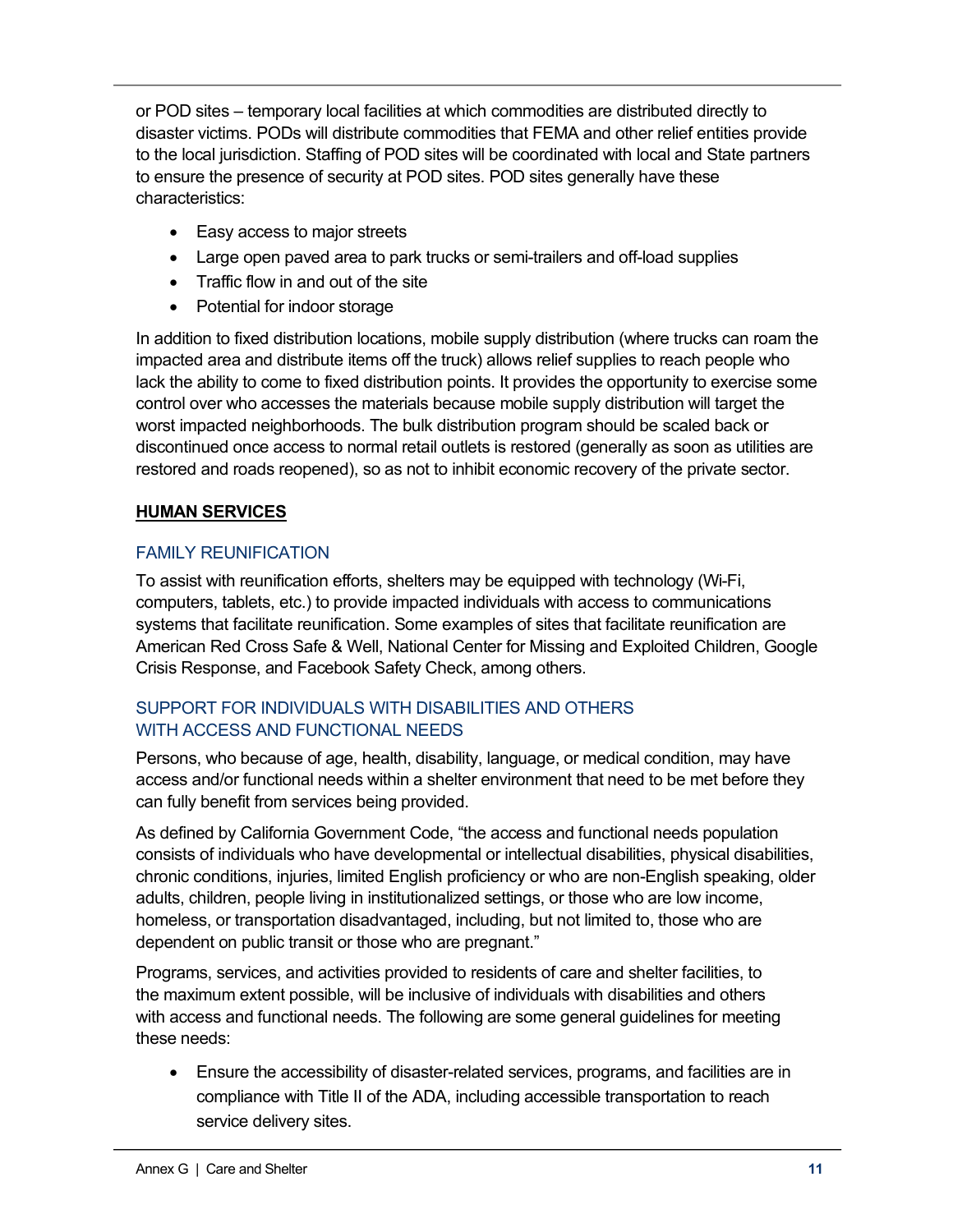- Provide functional needs support services (FNSS) which enable individuals with disabilities and others with access and functional needs to maintain their usual level of independence, safety, and well-being in an integrated shelter environment.
	- o Engage County of San Diego Disaster Rapid Assessment Teams (DRAT), County of San Diego Vulnerable Adult Shelter Assessment Teams (VASAT), American Red Cross Disability Integration Team, and/or representatives from local disability organizations to help assess and identify functional needs at service delivery sites;
	- o Obtain necessary durable medical equipment (accessible cots, transfer boards, walkers, portable ramps, etc.) and consumable medical supplies. The County of San Diego maintains a cache of durable medical equipment and consumable medical supplies. Additional resources can be coordinated via the OA EOC;
	- o Refill prescription medications;
	- o Provide communications support (sign language interpretation, TTY access, assistive listening devices, translation services, Braille materials, etc.);
	- o Provide specific support services (behavioral health services, personal care assistance, space for service animals, etc.).
- Provide service animals and their owners with assistance and support, as needed, which may include access to accessible relief areas and food/water services.
- Provide ongoing support for medically fragile persons evacuated to public shelter settings until they are transferred to a more appropriate care setting. In cases where community residential programs or care facilities need to evacuate, it is best for individuals in those facilities to be placed in a like-facility that can provide a similar level of care.
- As soon as practicable, provide interpretation and translation assistance at service delivery sites so that non-English speaking persons can convey needs and receive disaster information and services.
- Provide for the unique needs of children, adults with children, and pregnant women, which includes providing nutritious, age-appropriate meals and snacks (including formula, bottles, etc.); age appropriate health and behavioral health services; children's bathing and first aid supplies; diapers, sanitation wipes, and proper disposal receptacles; private area for breastfeeding and quiet area for expecting mothers; and systems that protect the safety of children (including monitoring play areas, etc.).
- Arrange for transportation services to transport individuals from emergency shelter locations to other service delivery sites, pharmacies, etc. Transportation assets may include the use of bus, rail, and paratransit services.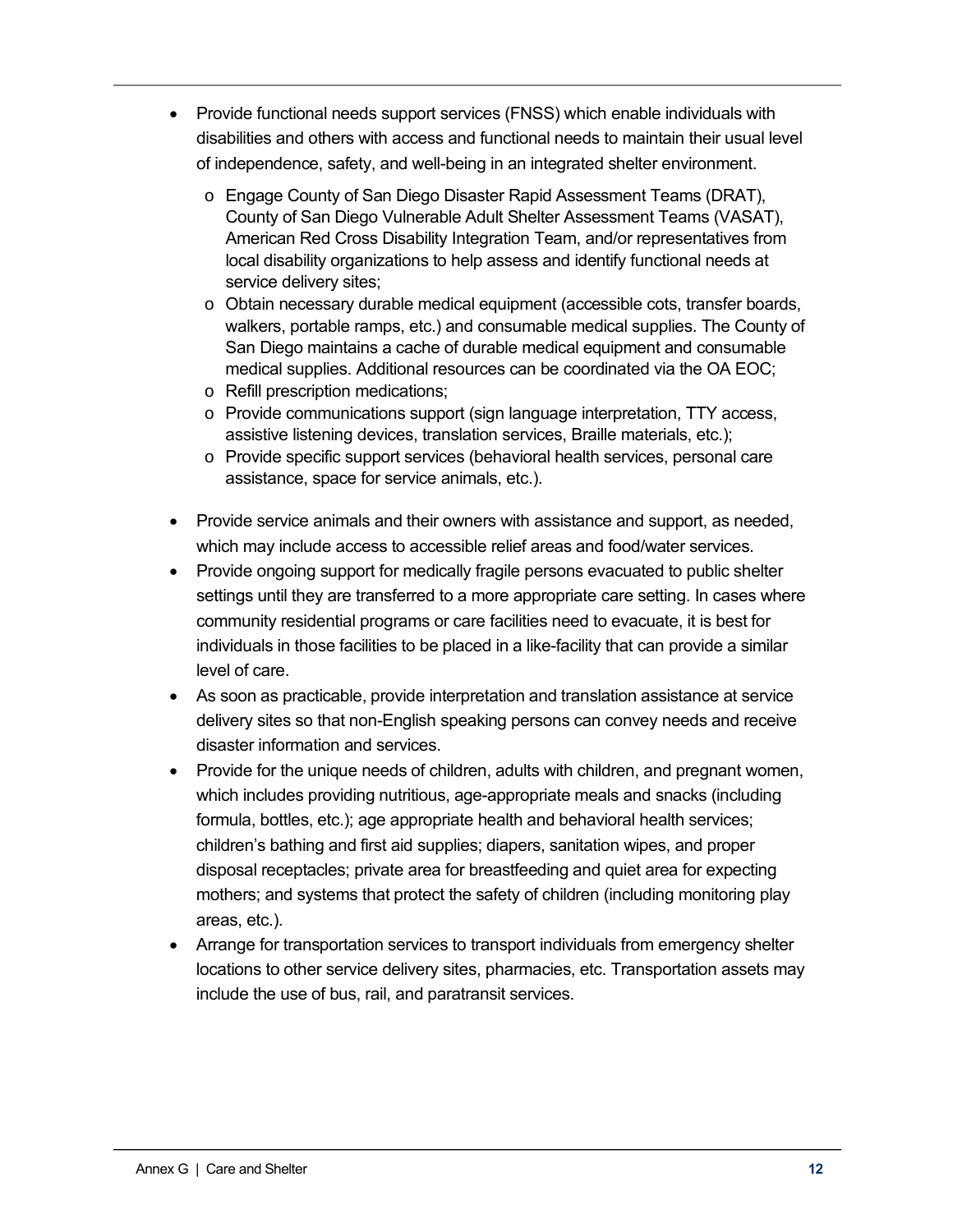#### **RESPONSE ORGANIZATION AND STRUCTURE**

## **OA EOC CARE AND SHELTER BRANCH**

In an event that requires the participation of multiple care and shelter partners, the San Diego County OA EOC becomes the coordination point for care and shelter operations. Depending on the scope of the event, participation from the following County of San Diego departments may be requested. The following departments may send one or more representatives to the OA EOC to help with response coordination:

- ADA Coordinator
- Aging and Independence Services
- Animal Services
- Behavioral Health Services
- Public Health Services

In addition, the American Red Cross typically assigns a liaison to the OA EOC to serve as a communication link between the OA EOC and ARC care and shelter operations. The ARC liaison in the OA EOC has a seat in the Care and Shelter Branch.

# OA EOC CARE AND SHELTER BRANCH ACTIVITIES

The general role of the Care and Shelter Branch is to coordinate support for care and shelter field activities. Again, successful delivery of care and shelter services requires close coordination with ARC operations and the operations of affected incorporated cities. Primary response activities of personnel staffing the Care and Shelter Branch include the following:

- Estimate the number and location of persons who will require services (e.g. sheltering, feeding, or the distribution of relief supplies).
- Develop overall care and shelter service delivery plan.
- Coordinate the identification and opening of shelters, feeding, bulk distribution, and other service delivery sites.
- Develop initial resource requirement estimates needed to implement the service plan.
- Determine resource availability among care and shelter support departments and agencies.
- Process requests for unfilled resource needs.
- Request support services, such as post-earthquake structural inspections, site security, transportation, or communications supplies.
- Assign County staff to sites ensure that worker health, safety, and security needs are met.
- Establish communication with County-operated shelters and other field sites.
- Coordinate resource requests from field sites (ARC sites may make requests thru ARC, city sites may make requests through local EOC).
- Work with ARC and partner agencies to establish feeding programs at shelter sites;
- Arrange for the distribution of food, water, etc.
- Establish physical and behavioral health services for people in shelters.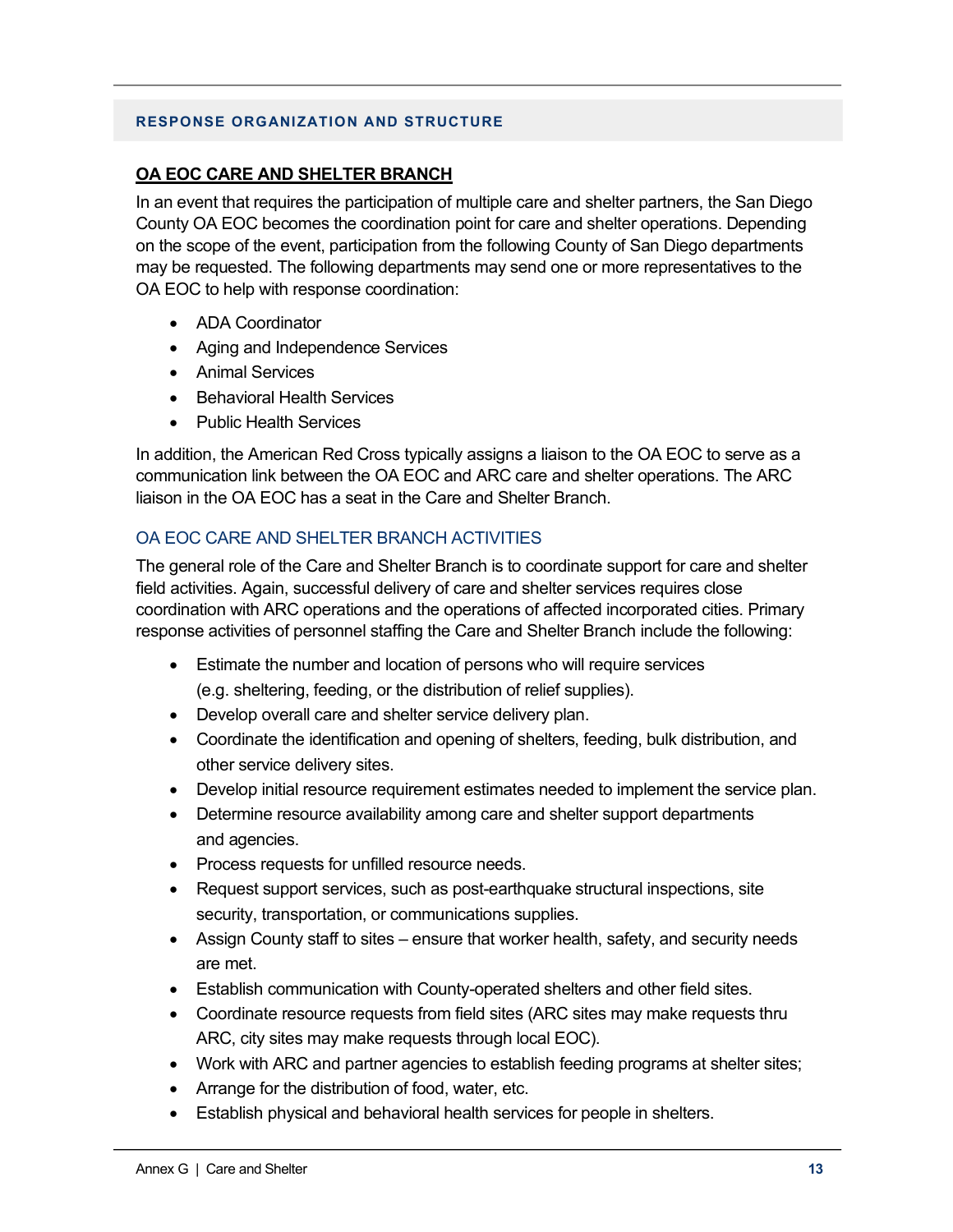- Coordinate with County Animal Services regarding the co-location of household pet shelters with public shelters.
- Work with community and faith-based organizations that can support service delivery.
- Collect and verify service delivery statistical information from field sites.
- Provide technical support and guidance to field personnel.
- Arrange support for persons at shelters who require additional assistance, such as unaccompanied minors, persons with disabilities, non-English speaking persons, etc.
- Coordinate site inspections with County of San Diego Department of Environmental **Health**
- Identify policy level issues and prepare recommendations for submission to the Policy Group for resolution or approval.
- Provide the OA EOC Operations Section Chief, Planning Section and Joint Information Center (JIC) with situation status updates, including mass care and shelter information for public distribution.
- Facilitate the transition of displaced residents from shelters to interim housing, in coordination with partner agencies and Recovery personnel.

# OA EOC CARE AND SHELTER BRANCH FUNCTIONAL UNITS

Depending on the event and its needs, the OA EOC Care and Shelter Branch may activate and staff the following functional units and/or corresponding positions.

#### **CARE AND SHELTER DOC-LEVEL FUNCTIONAL UNITS**

#### **Care and Shelter Branch Coordinator**

The Care and Shelter Branch Coordinator will help with the overall coordination of shelter operations in the OA. This includes site selection, shelter opening and closing, and managing available resources for shelter sites. It also includes communicating and coordinating with site managers, incorporated cities and the ARC and monitoring service delivery to ensure that shelters are providing a safe environment for displaced residents that meets both their basic and functional needs.

#### **American Red Cross Liaison**

Assigned by the local ARC, this position serves as the coordination point between the ARC and the OA EOC. This representative will assist with the coordination of sheltering, feeding operations, bulk distribution, and human services.

#### **AFN Unit Leader**

The AFN Unit Leader is responsible for assisting with planning for and implementing care and shelter operations related to individuals with disabilities and others with access and functional needs. The AFN Unit Leader will ensure that equipment and services are provided for individuals with disabilities and others with access and functional needs at shelter facilities, temporary evacuation points, reception and mass care centers, and charging station locations, as needed. Additionally, the AFN Unit Leader will ensure that equipment and services are focused on maintaining health, support, safety, and independence.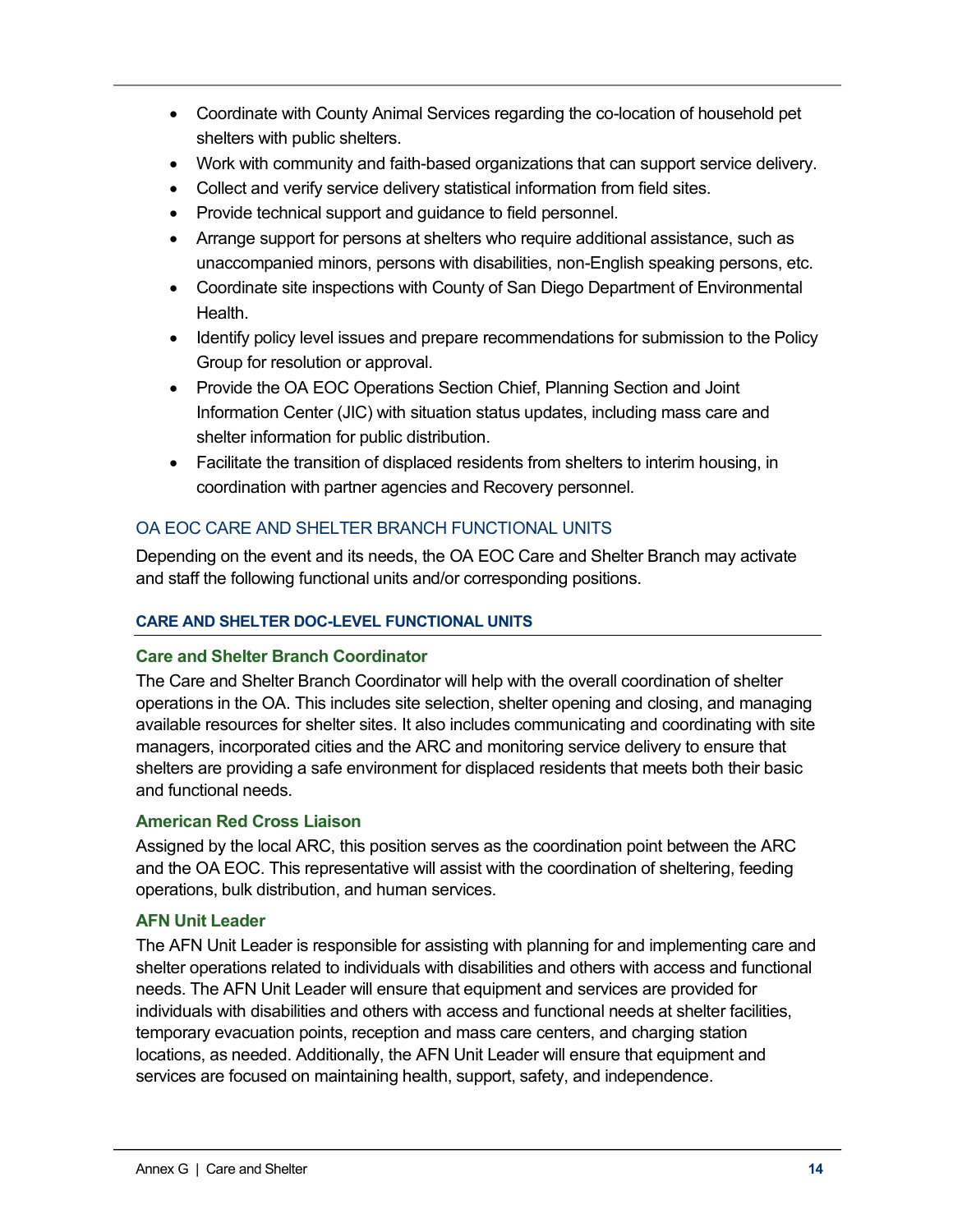#### **County Shelter Team Unit Leader**

The County Shelter Team Unit Leader will be activated when it is necessary to activate the County of San Diego Shelter Team in support of emergency shelter operations. This position coordinates all County Shelter Team activities, including the assignment and dispatch of members, managing information flow between the OA EOC and shelter sites, and supporting operational needs. The County Shelter Team Unit Leader will closely coordinate with the ARC and the OA EOC Care and Shelter Branch Coordinator.

#### **Feeding Taskforce Coordinator**

The FTF Coordinator will coordinate disaster feeding operations in partnership with the ARC. Mass feeding requires coordination with a range of providers, including community and faithbased organizations, public service agencies, non-government organizations, and private sector vendors. The ARC will provide an assigned representative to liaise with the FTF Coordinator and to coordinate feeding operations with local food providers.

#### **Resource Requests and Availability**

Mass care and shelter capacity for responding to a large disaster is dependent on the coordinated sharing of resources between the ARC, County of San Diego, incorporated cities, and partner agencies. Additionally, the San Diego County OA maintains the ability to supplement available resources by purchasing, leasing, or obtaining mutual aid support through state and federal partners. For the most efficient coordination and allocation of resources, there must be direct communication among all care and shelter partners.

Once the need for a resource is identified, the following takes place:

- Identification of local care and shelter partners or County of San Diego departments that may have the required resource available for use. If available, the OA EOC Logistics Section will work with that agency/department to fill the resource request.
- If local care and shelter partners and County departments do not have the needed resources, the OA EOC



Logistics Section will look to obtain the resource through an established agreement or through a vendor procurement.

• If the resource is not available within the OA, the OA EOC Logistics Section may request the resource from the State through established mutual aid systems.

In addition, the following guidelines apply to the use of care and shelter resources:

• Each care and shelter partner will be expected to direct and operate its own resources.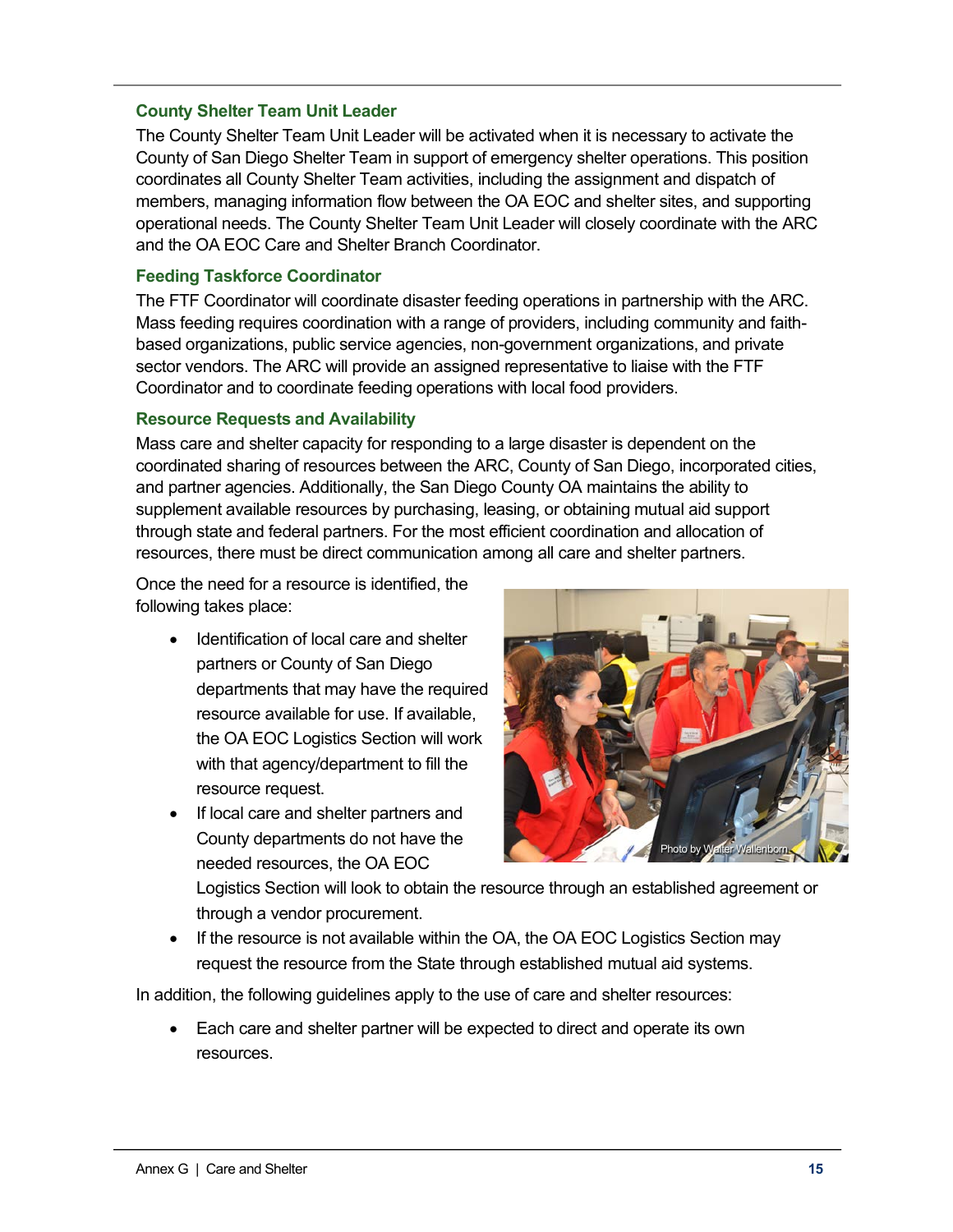- The ARC, County of San Diego, and incorporated cities will generally utilize resources from their own inventory for sites they operate/manage before requesting resources from other partners.
- In instances where requested resources are available from more than one partner, generally, the partner that can provide the resource most quickly, is most skilled in its implementation, or is least directly impacted by the event will be requested to provide the resource.

See Appendix C for a list of Mass Care and Shelter Resources.

## EXTERNAL COORDINATION WITH STATE AND FEDERAL PARTNERS

#### **State**

If shelter and mass care needs within the OA cannot be satisfied with local resources, the OA EOC Care and Shelter Branch Coordinator will utilize established SEMS/NIMS channels through the OA EOC Logistics Section to request assistance from the State. The Regional Emergency Operations Center (REOC) provides access to State and federal resources and agencies. This includes the State Department of Social Services, which has overall responsibility for coordinating state-level support for care and shelter activities.

The ARC is also represented in the REOC by a liaison whose purpose is to share information between various levels of ARC management and State government and to follow up on ARC resource requests. This liaison also serves as a care and shelter subject matter expert for the State's response operations.

#### **Federal**

The State Operations Center (SOC), which supports REOCs, is California's link to the support provided by ESF #6 within the National Response Framework (NRF). The NRF designates FEMA as the lead or coordinating agency for ESF #6 at the federal level. Federal assistance includes support for emergency shelter, feeding, distribution of supplies, first-aid, welfare inquiry, and interim housing.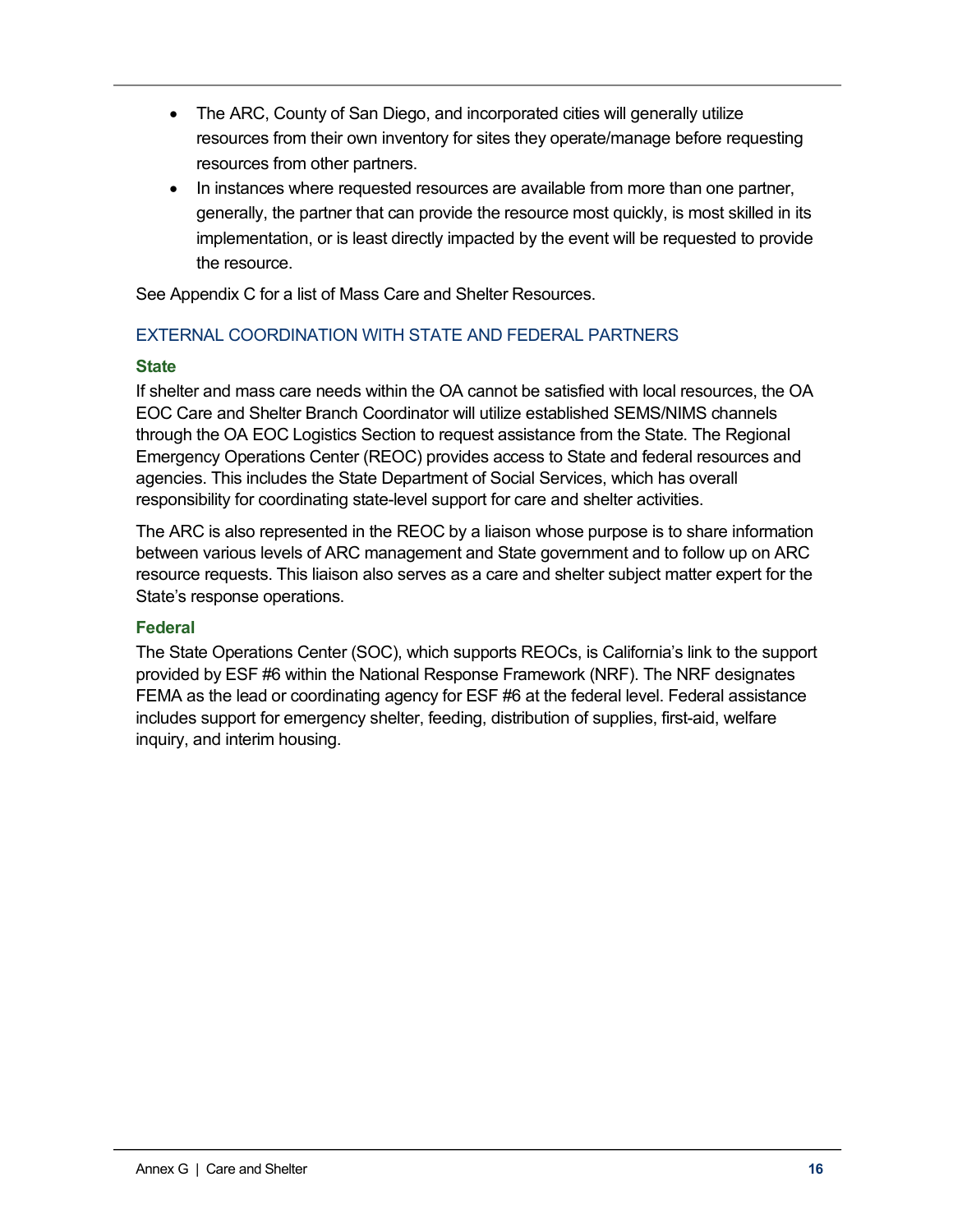#### **ROLES AND RESPONSIBILITIES**

#### **COUNTY OF SAN DIEGO – HEALTH AND HUMAN SERVICES AGENCY**

The County of San Diego Health and Human Services Agency (HHSA) is the lead agency with primary responsibility for overall coordination of shelter operations in the OA. HHSA is responsible for coordinating shelter operations to:

- Identify mass care and shelter assets and services employed during a disaster.
- Resolve problems or gaps which may surface related to mass care and shelter operations and activities.

During a disaster, personnel from HHSA will serve as the Care and Shelter Branch Coordinator. The Care and Shelter Branch Coordinator gathers mass care and shelter information and coordinates efforts to provide sufficient support. Support in this effort comes from the ARC, incorporated cities, and other non-profit and community-based organizations.



The Care and Shelter Branch also processes

requests from local governments for mass care and shelter assistance and coordinates potential response actions of agencies and organizations. As the primary agency responsible for coordinating mass care and shelter activities, HHSA will provide assistance in the coordination in the following areas as warranted:

- On-site assistance to disaster workers and displaced residents
- Behavioral health services
- Individual and mass feeding
- Health services
- Provision of and operation of emergency shelter facilities
- Assistance in the registration and identification of displaced residents and emergency workers
- Assistance in administration and supervision of disaster relief operations
- Distribution sites for provisions of basic needs supplies such as food, water, clothing, etc.

#### **AMERICAN RED CROSS OF SAN DIEGO/IMPERIAL COUNTIES**

In the case of sheltering, the ARC is a direct partner with local government in helping to fulfill government's legal responsibility to provide care and shelter for residents in times of disaster. The partnership between the ARC, County of San Diego, and incorporated cities requires cooperative efforts during the preparedness phase to clarify roles and responsibilities.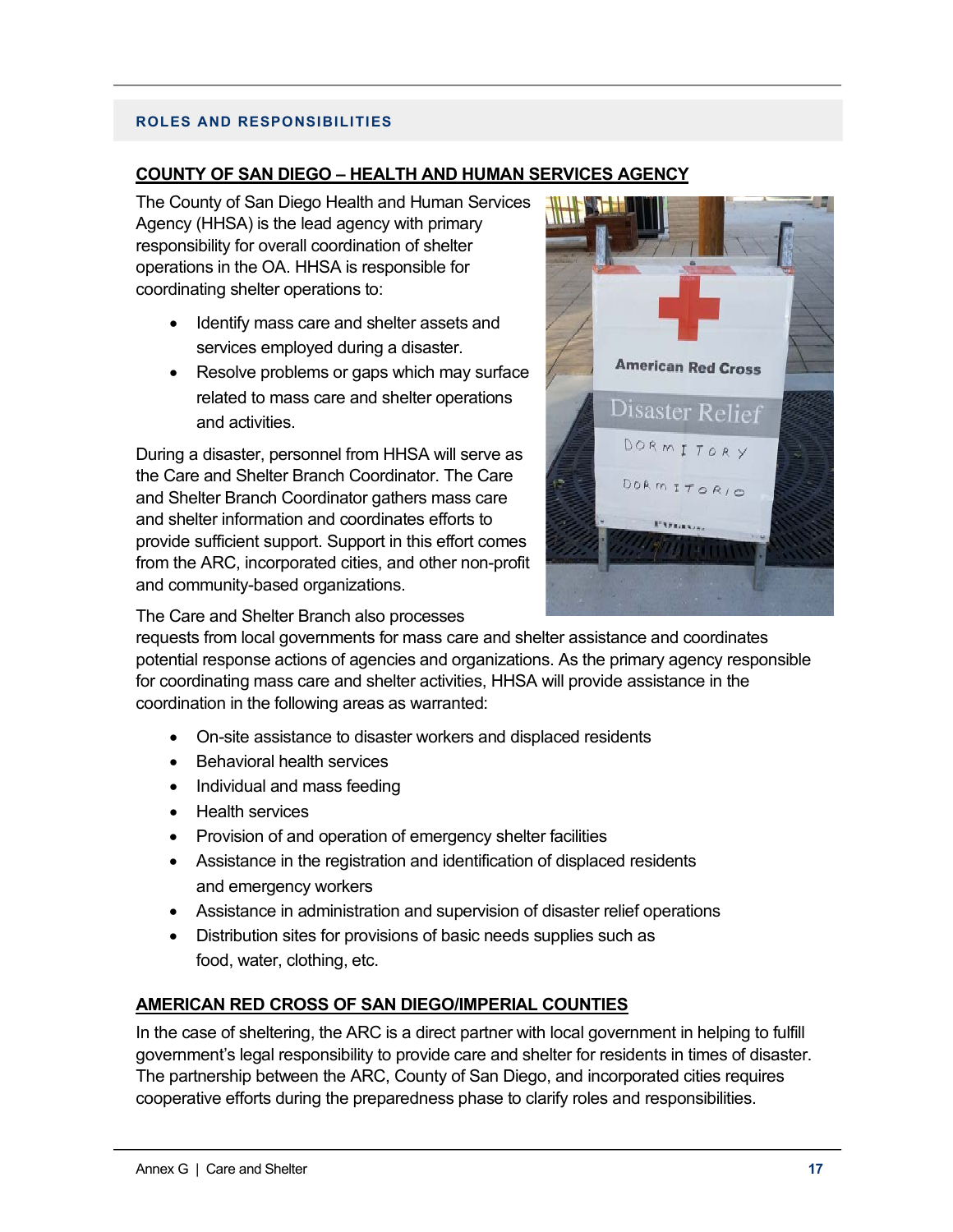The ARC's ongoing preparedness activities include identifying and surveying shelter facilities. In coordination with local jurisdictions, they work with school districts, houses of worship, community-based organizations, and government agencies to compile and maintain an up-todate list of designated shelter locations. They ensure that agreements are in place with designated shelter sites to clarify terms of use. The ARC also trains volunteers and professional staff in shelter operations and disaster preparedness education.

During an emergency event, the ARC provides staff and resources for the following:

- Emergency sheltering
- Fixed and mobile feeding
- Health services
- Mental health support, crisis counseling, and spiritual care
- Disaster welfare inquiry support
- Direct client assistance for qualified individuals/families
- Family reunification
- Bulk distribution
- Liaison at the OA EOC

Additionally, the ARC has a Disability Integration Team that focuses on making sure all residents in emergency shelters have equal access to programs and services offered. The ARC also manages the "Safe and Well" system, a locator system for persons affected by a disaster.



It may take more than two days before the ARC is fully operational to support all these services on a countywide basis following a major disaster. For this reason, it is essential to begin preparing for shelter operations in advance. Until such time that ARC national resources arrive, the County of San Diego, in coordination with affected incorporated cities, will coordinate the supply of personnel and resources to manage shelter operations.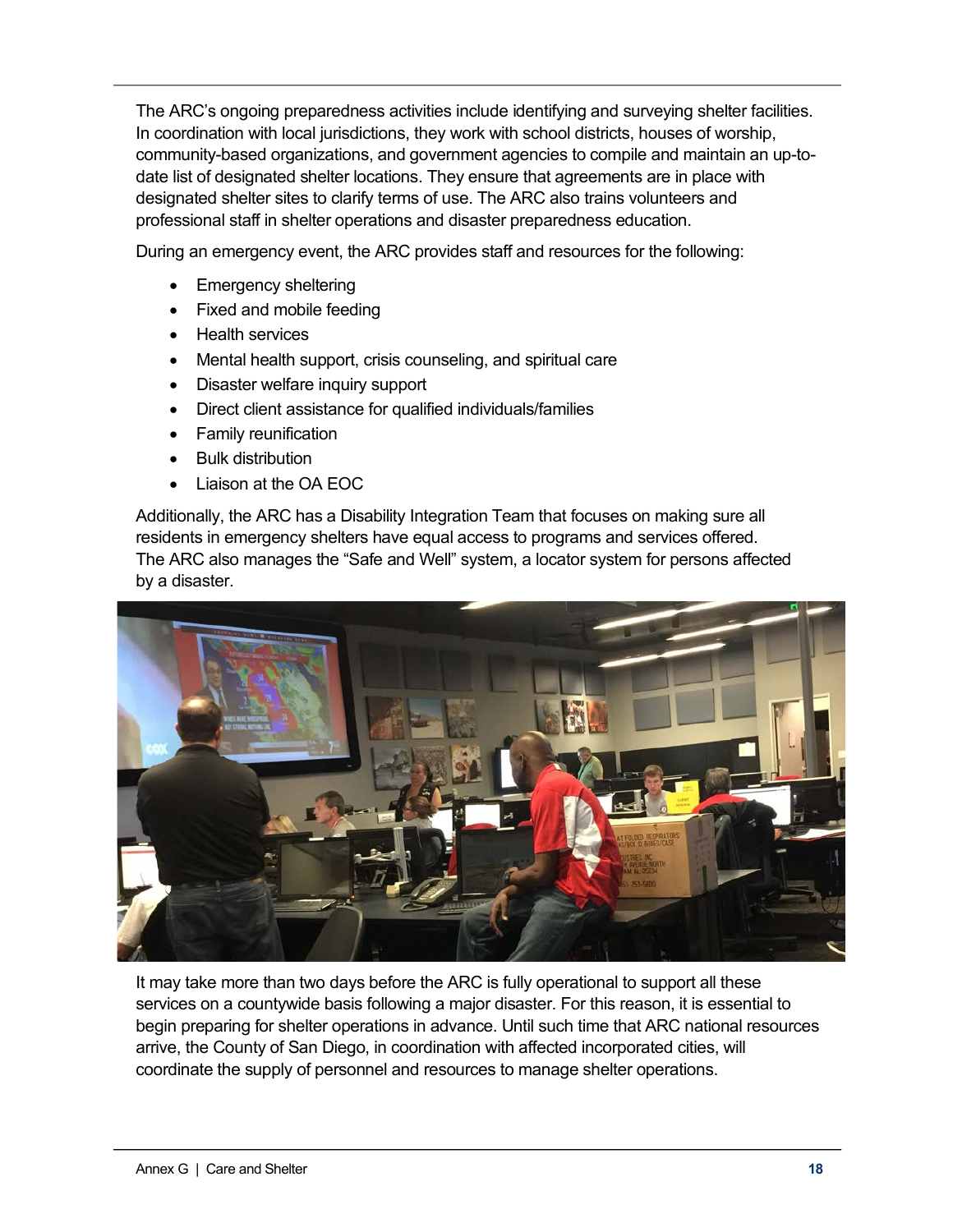# **COUNTY OF SAN DIEGO – OFFICE OF EMERGENCY SERVICES**

OES coordinates care and shelter planning activities with the ARC, incorporated cities, and the regional Care and Shelter Working Group. In an imminent or actual disaster, OES identifies the need for mass care services and requests assistance from supporting agencies.

# **COUNTY OF SAN DIEGO – PUBLIC HEALTH SERVICES**

Public Health Services is responsible for preparing for, responding to, and assisting in recovery activities to meet the disaster-related health needs of individuals and communities. The primary role of Public Health Nurses (PHNs) in emergency shelters is to:

> • Prevent the spread of communicable disease and disaster-related illness within the shelter.



- Conduct basic health screenings and provide physical health support.
- Assist with replacing medication, durable medical equipment, and consumable medical supplies.
- Monitor environmental health conditions.
- Assist individuals with activities of daily living and coordinate personal assistance services (PAS).
- Assist individuals with environmental sensitivities and dietary restrictions.
- Leverage partner resources.

County PHNs will operate the Health Services function within a County-operated shelter. Affected incorporated cities and the ARC can request PHN assistance at emergency shelters under their operational control. Additionally, the Public Health Officer has the authority to activate the Medical Reserve Corps (MRC). MRC volunteers are licensed health professionals who can also provide medical support within shelters. Public Health Services is also responsible for identifying and training personnel to serve on DRAT.

# **COUNTY OF SAN DIEGO – BEHAVIORAL HEALTH SERVICES**

Crisis counseling resources are typically needed following a disaster. Behavioral Health Services will assign licensed professionals to shelter facilities and service delivery sites to provide behavioral health services. They will also coordinate resources for the continuation of care and treatment of current clients within the Mental Health System that are impacted by disaster.

County Behavioral Health Services personnel will operate the Behavioral Health Services function within a County-operated shelter. Affected incorporated cities and the ARC can request County Behavioral Health Services assistance at emergency shelters under their operational control. Additionally, Behavioral Health Services is responsible for identifying and training personnel to serve on DRAT.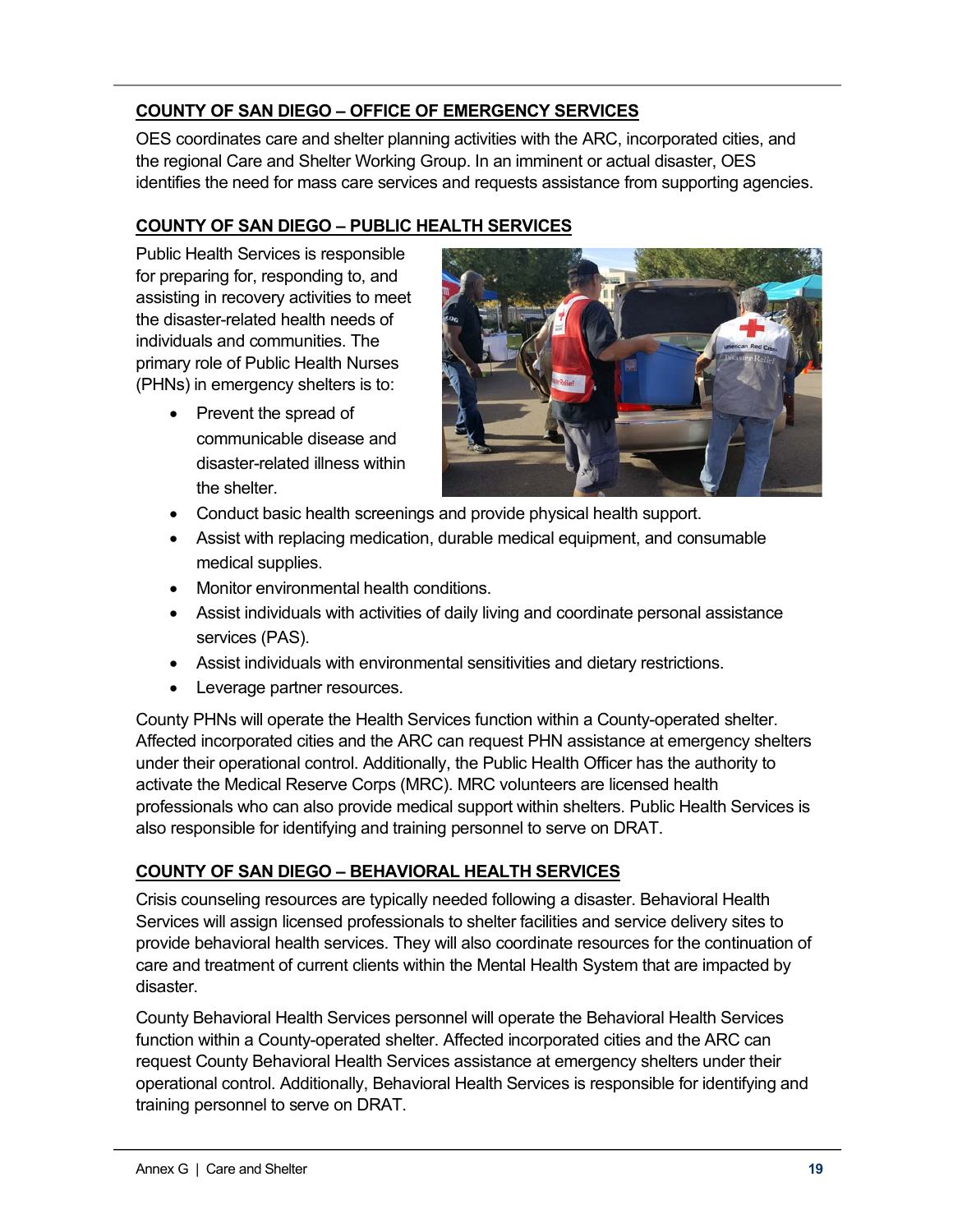# **COUNTY OF SAN DIEGO – AGING AND INDEPENDENCE SERVICES (AIS)**

The Director of AIS is responsible for appointing individuals to serve as the County Shelter Team Unit Leader in the OA EOC. When the County Shelter Team is activated during a response, this position is responsible for coordinating all activities of the County Shelter Team, including the assignment and dispatch of members, managing information flow between the EOC and shelter, and supporting operational needs.

Additionally, AIS is responsible for identifying and training personnel to serve on VASAT.

## **COUNTY OF SAN DIEGO – DEPARTMENT OF HUMAN RESOURCES**

The Director of the Department of Human Resources is responsible for appointing appropriately knowledgeable individuals to serve as the AFN Unit Leader position in the OA EOC. This position is responsible for facilitating resource and service delivery to meet the needs of individuals with disabilities and others will access and functional needs in shelters and other service delivery sites.

#### **COUNTY OF SAN DIEGO – DEPARTMENT OF ENVIRONMENTAL HEALTH**

The Department of Environmental Health monitors shelters and other service delivery sites for proper health standards. They perform inspections with regard to food handling, medical and human waste disposal, sanitation, vector control, and other related functions. They are also responsible for determining the safety of the water supply and the safe use of potable water. They will work with the onsite shelter team to identify, control, and eradicate harmful conditions in the environment.

# **COUNTY OF SAN DIEGO – PROBATION DEPARTMENT**

The Probation Department assists with the coordination of security services at temporary evacuation points, shelters, feeding sites, bulk distribution locations, and other service delivery sites.

# **COUNTY OF SAN DIEGO – ANIMAL SERVICES**

County Animal Services coordinates with the OA Care and Shelter Branch to facilitate the care and sheltering of household pets during a response. The ideal location for a household pet shelter is near or in close proximity to the public shelter. Animal Services will assist with missing and/or misplaced pets, stray animals, injured stray animals, and reunification of owners with their pets. They will also provide referrals to evacuees for animal services and resources, including, but not limited to evacuation assistance, animal care supplies, and veterinary services.

#### **SCHOOL DISTRICTS**

Schools Districts may provide resources such as facilities, food, equipment, and supplies to support mass care operations. Generally, given the typically short duration schools are available and impacts to student services, other types of facilities, such as community centers and houses of worship, are sought out as service delivery sites first.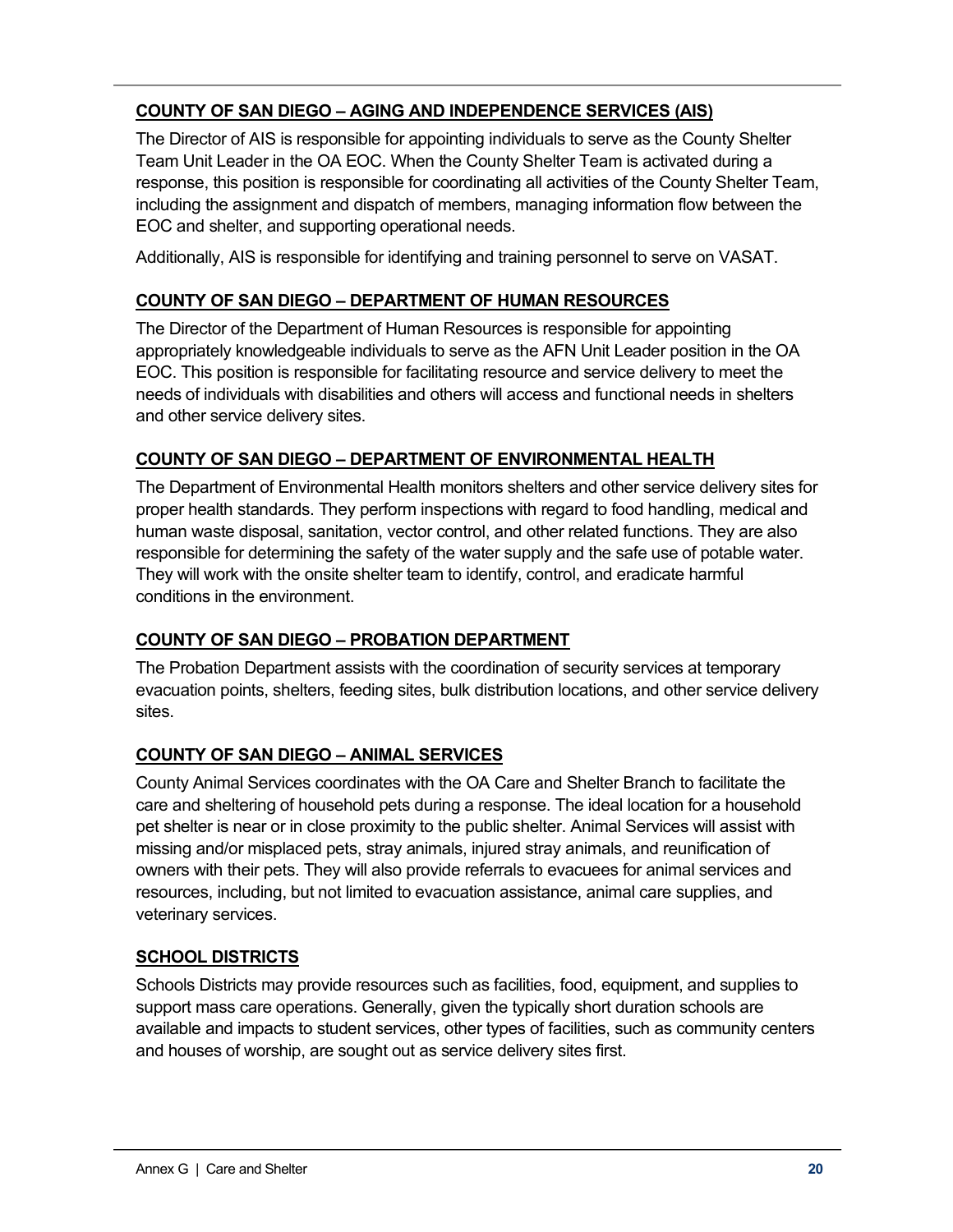# **PRIVATE SECTOR**

The OA EOC Logistics Section may procure resources from local businesses to meet emergency care and shelter needs. This may be done in coordination with affected incorporated cities. Key businesses include hotels, motels, restaurants, warehouses, sanitation services, etc. Priority needs are facilities for sheltering, feeding, and storing and distributing supplies.

## **SUPPORTING STATE AGENCIES**

### CALIFORNIA GOVERNOR'S OFFICE OF EMERGENCY SERVICES

Cal OES coordinates the State response to disasters in support of local government. The office is responsible for assuring the State's readiness to mitigate, respond to, and recover from natural, technological, and human-caused emergencies, and for assisting local governments in their emergency preparedness, response, and recovery efforts.

## CALIFORNIA DEPARTMENT OF SOCIAL SERVICES

The Director of the California DSS will serve as the State Director of Care and Shelter and will have the responsibility for coordinating state-wide care and shelter operations and support requests. The DSS will serve as the lead agency in coordinating the State's care and shelter response in support of local operations.

# **FEDERAL EMERGENCY MANAGEMENT AGENCY**

FEMA activates ESF #6 in support of State Care and Shelter response and local efforts to meet the mass care needs of individuals affected by disaster. FEMA is designated as the primary agency to coordinate ESF #6 and ARC is a supporting agency. Following a largescale, high-impact disaster, FEMA may deploy an Emergency Response Team – National (ERT-N) to the State EOC. The ERT-N is composed of professionals who serve as the initial disaster management team providing assistance to an affected region to coordinate the full range of Federal response and recovery operations.

#### **NOTIFICATION AND ACTIVATION**

#### **NOTIFICATION**

Given an event that requires some level of anticipated or actual Care and Shelter response within the San Diego County OA, the County of San Diego, in coordination with the ARC and affected incorporated cities, will determine Care and Shelter activation needs. Notification will then be issued to all relevant supporting care and shelter partner organizations and to any additional County or city departments, or community-based organizations, as needed. Notification will be issued through the most appropriate means available given the response.

Upon notification of an event, the County of San Diego, in coordination with the ARC and affected incorporated cities, will begin planning efforts to include:

- Defining the extent of required care and shelter support.
- Identifying potential response/resource requirements and needs.
- Placing relevant personnel on standby.
- Determining OA EOC Care and Shelter Branch staffing requirements.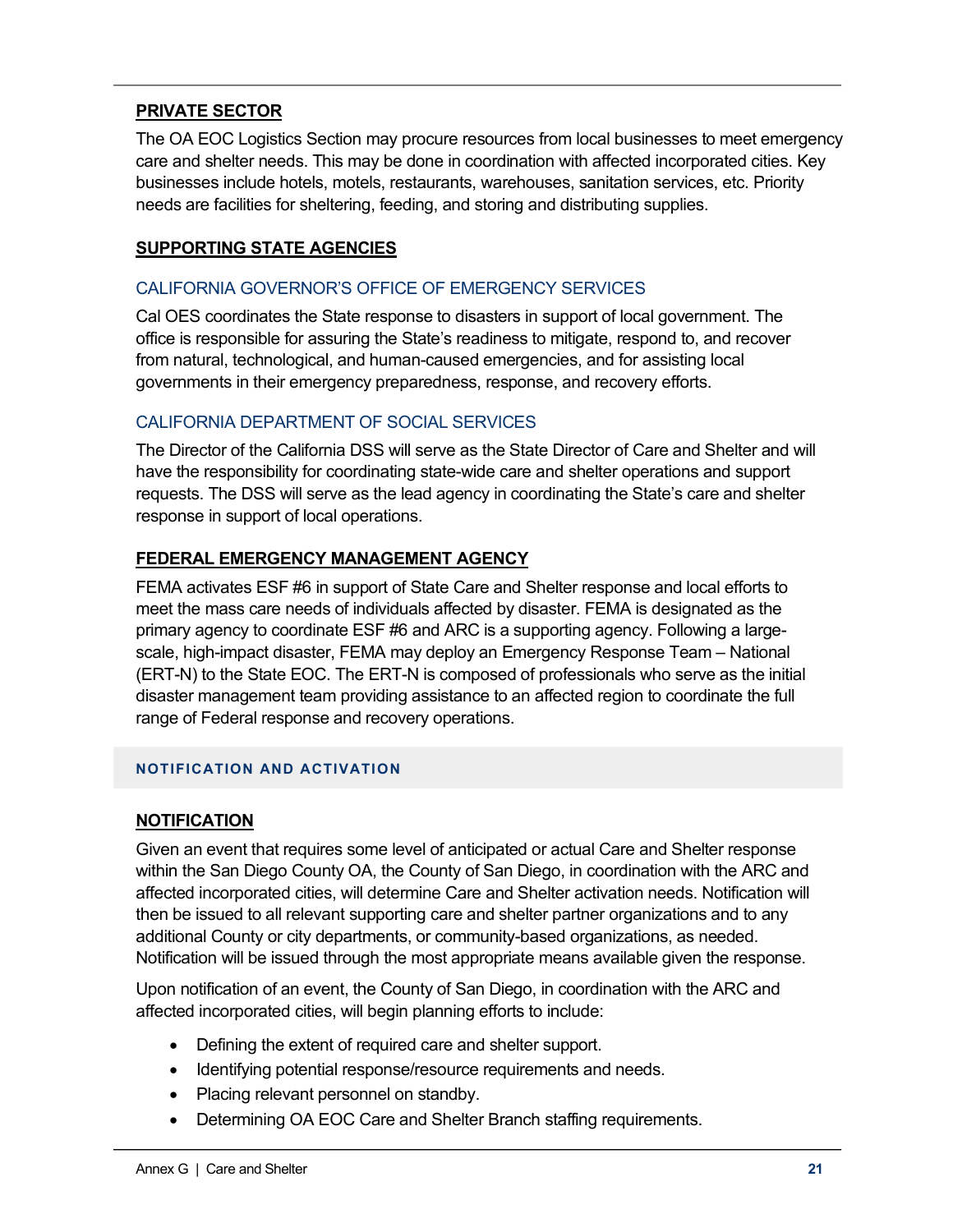# **ACTIVATION**

The OA EOC Care and Shelter Branch may be activated by the EOC Director, Operations Section Chief, or the OES Duty Officer when an event is anticipated or has occurred that affects the OA and has care and shelter implications. The level of activation will be determined according to the requirements of the event. If the determination is made to activate the OA EOC Care and Shelter Branch, notification to the following departments and community partners may be necessary:

- ADA Coordinator
- Aging and Independence Services
- American Red Cross
- Animal Services
- Behavioral Health Services
- Public Health Services

Activation is based on the size and scope of the event.



- **Level 3 – Minimal EOC Staffing.** This assumes a minor or limited emergency that has displaced enough residents to require the opening of a temporary evacuation point or short-term shelter. In this case, a limited number of positions in the EOC may be activated to support the response.
- **Level 2 – Intermediate EOC Staffing.** A more moderate emergency characterized by the displacement of a larger number of persons and/or the need for multiple shelters or services. Generally, Command Staff and Sections Chiefs are activated with minimum staffing of other positions.
- **Level 1 – Full EOC Staffing.** A major emergency that requires a sustained care and shelter response (i.e., could involve the opening of mass care facilities throughout the county for an extended period). The event is large enough to require the coordination of numerous resources and information among multiple care and shelter partners.

#### **RESPONSE ACTIONS**

To meet the mass care needs of individuals displaced by disaster within the San Diego County OA, achievement of the following objectives is necessary within the OA EOC Care and Shelter Branch.

#### STEP 1: ESTABLISH THE OA EOC CARE AND SHELTER BRANCH

- Review preliminary incident data.
- Determine staffing needed for the required level of activation.
- Notify the relevant care and shelter partner organizations (ARC, incorporated cities, etc.).
- Given a large event, prepare County personnel shift schedules at least 3 days out (both OA EOC and field personnel).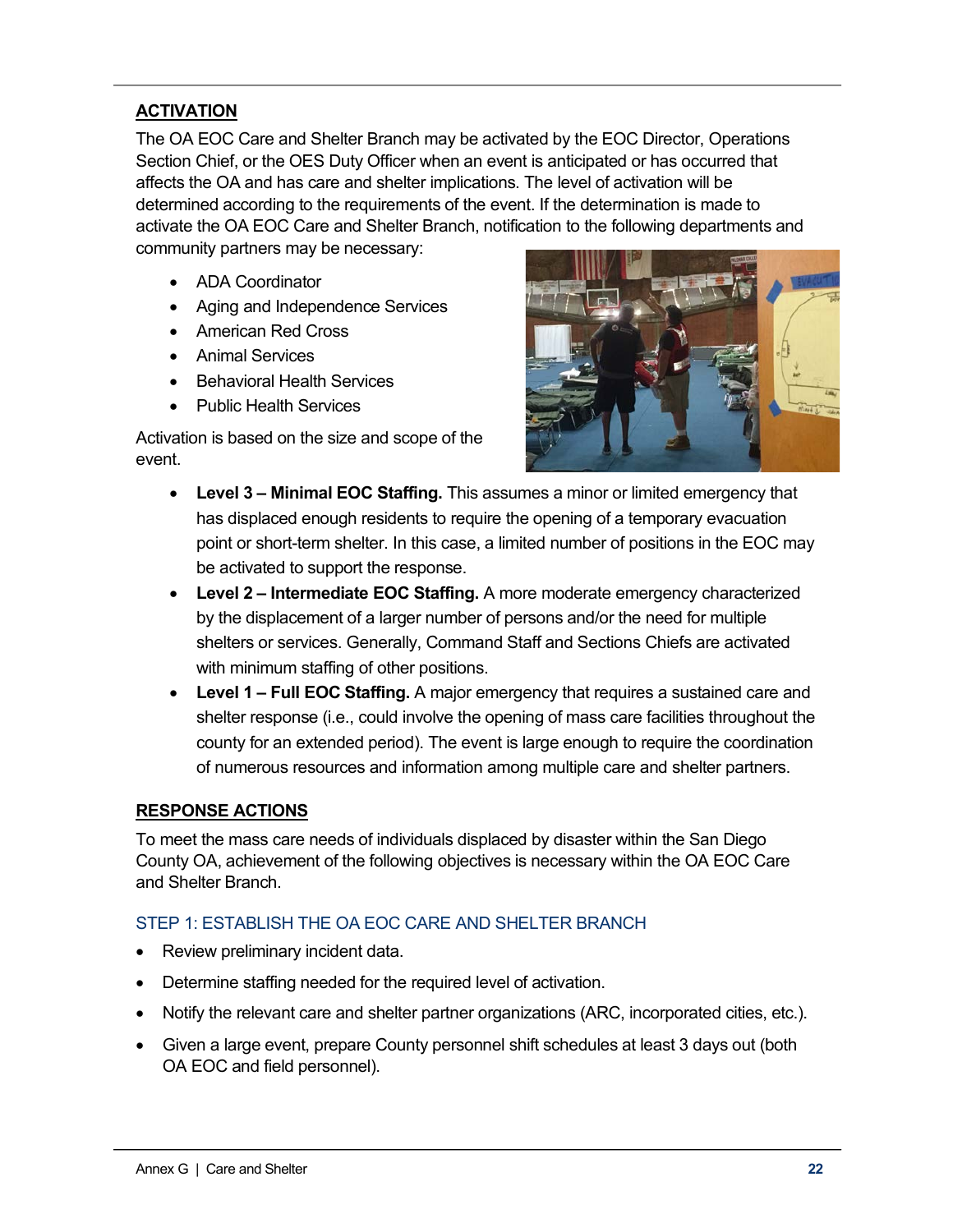## STEP 2: GATHER AND ANALYZE INFORMATION

- Based on the level of care and shelter needs involved, develop an initial plan for providing services:
	- Estimated number of people requiring shelter support.
	- Estimated number of people requiring feeding and/or food and water distribution support.
	- General areas (neighborhoods) with significant numbers of displaced households, which may also include the identification of affected institutional facilities, pre-disaster homeless populations, etc.
	- Number, location, and sequence of service sites or shelters to be opened.



- Identify where household pet shelters can be co-located with public shelter sites.
- Coordinate lead agencies for each site (generally ARC will be the lead agency and the County and/or incorporated cities will support ARC with operations as needed).
- Coordinate post disaster safety assessment inspections of potential shelter sites.
- Determine the availability of ARC, incorporated cities, and partner agency resources (facilities, personnel, supplies, and equipment).
- Determine the number of ARC, County of San Diego, and incorporated city personnel available for assignment to support sheltering activities.
- Identify expected resource shortfalls.
- Determine where spontaneous shelters may have opened (sites operated independently from ARC, County, or incorporated city) and decide whether to support or consolidate.
- Provide regular situation status updates for inclusion in the OA EOC Action Plan.

# STEP 3: OBTAIN AND DEPLOY RESOURCES

- Begin to implement service delivery plan.
- Mobilize Care and Shelter personnel and resources from partner agencies.
- Work with the ARC, County of San Diego, and incorporated cities to ensure that qualified shelter management teams are identified for each site.
- Request supplies, equipment, and specialized services through the following.
	- Supporting departments or partner agencies (from inventory or through a vendor).
	- Through the OA EOC Logistics Section.
	- State and federal agencies (via the OA EOC Logistics Section).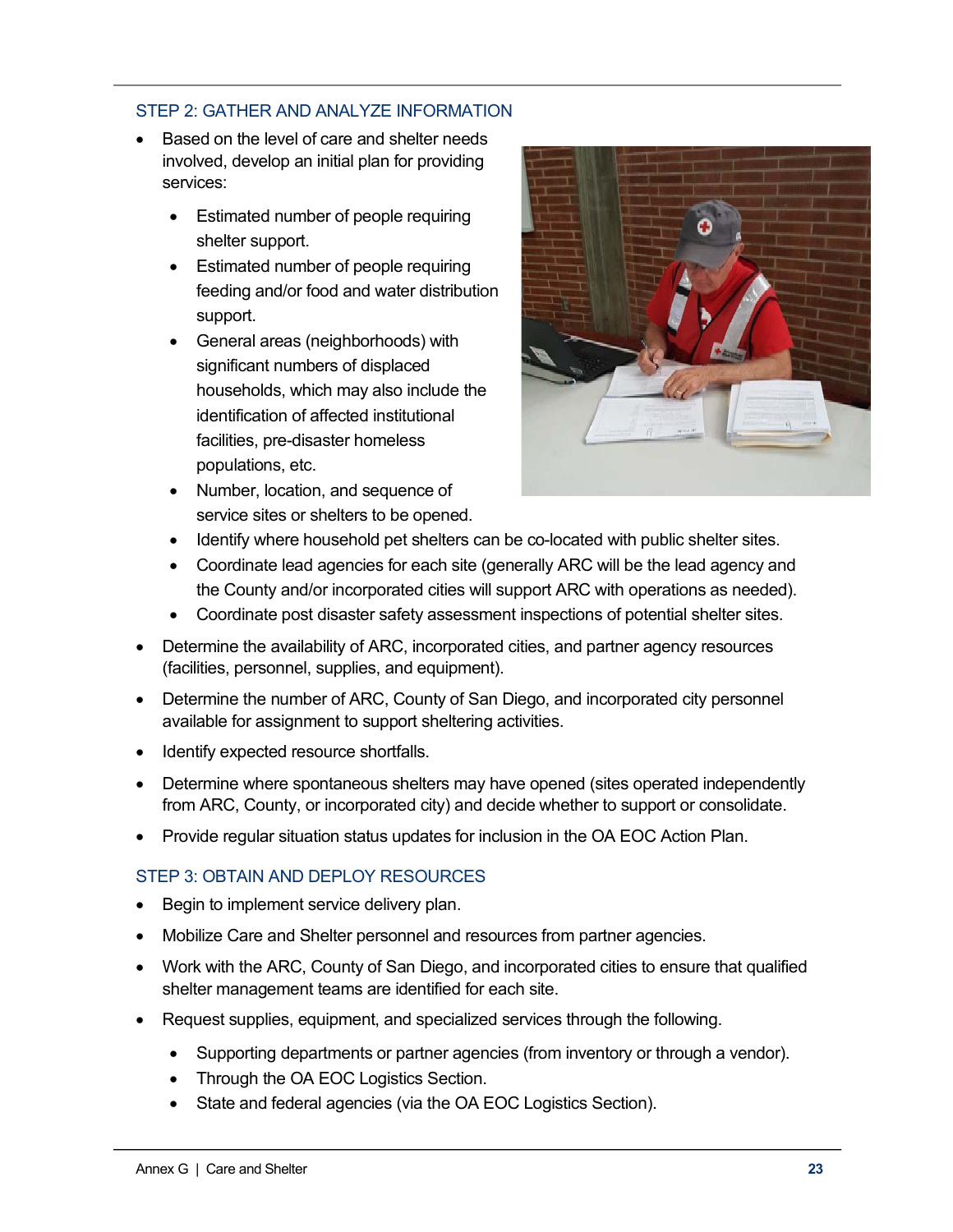#### STEP 4: COORDINATE RESPONSE

- Coordinate the opening of shelters and other service delivery sites.
- Ensure that all Care and Shelter site managers have communications equipment (cell phone or handheld radio) for required coordination with the ARC operations center, OA EOC Care and Shelter Branch, or local EOC.
- Coordinate feeding and other basic services as soon as possible:
	- Health services
	- Behavioral health services
	- Security
	- Feeding
	- Environmental health inspections
	- Support for individuals with disabilities and others with access and functional needs
- Ensure that representatives at the OA EOC are provided with timely information regarding the opening and closing of shelters (this will facilitate the release of public information regarding which shelters are open and their locations).
- Coordinate OA Care and Shelter operations conference calls to facilitate communication and coordination between the ARC, County, and incorporated cities that are operating shelters.
- Expand current sheltering and field response capacity, as needed.
- Develop feeding capacity and response.
- Based on demand, setup bulk distribution for potable water, food (MREs), ice, clothing, sanitary items, and other basic life sustaining supplies.

#### STEP 5: CONTINUE TO MONITOR, TRACK, AND INFORM

- Monitor overall implementation of the service delivery plan.
- Ensure all shelter sites report current situation status on a daily basis:
	- Daytime population
	- Nighttime population
	- # of new registrations since the last report
	- # of meals/snacks/drinks served since the last report
- Receive and respond to resource or information requests from shelter and field sites.
- Identify potential breakdowns in coordination and support and intervene accordingly.
- Provide ongoing situation reports on care and shelter status.
- Conduct periodic Care and Shelter Branch conference calls with the ARC and local EOCs to:
	- Identify and resolve issues
	- Update situation information
	- Revise service delivery plan
	- Determine future needs
- Coordinate the closing/consolidation of shelters.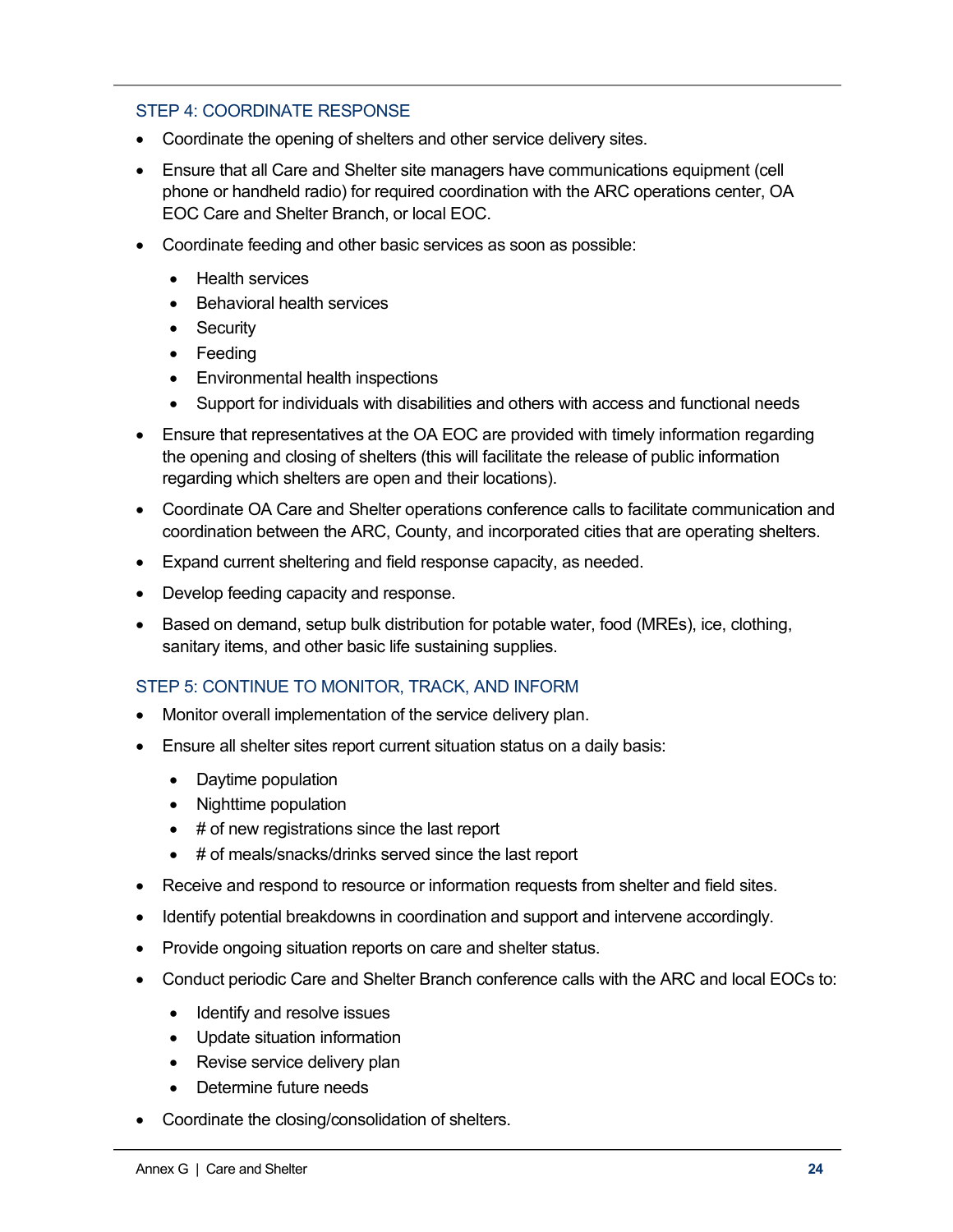# **DEACTIVATION**

The OA EOC Care and Shelter Branch will be deactivated when the need for Care and Shelter response coordination has either diminished or ceased. Care and shelter functions may be deactivated or scaled back at the discretion of the EOC Director and Operations Section Chief. After the decision to deactivate has been determined, the following activities may be necessary:

- Coordinate with non-governmental organizations for long-term case management of clients who have unmet housing needs upon mobilization of shelters.
- Prepare documents for financial reimbursement.
- Complete or transfer remaining care and shelter responsibilities to the appropriate department or organization.
- Provide deactivation information to all involved supporting Care and Shelter departments and organizations.
- Inventory: return to owner, or properly dispose of remaining supplies and assets used in the response.
- Issue a final status report to OA EOC Planning Section Chief.
- Coordinate deactivation with the OA EOC Operations Section Chief to include staff release, equipment return, and inventory.
- Ensure that a debrief is held between key staff, volunteers, and involved County departments.

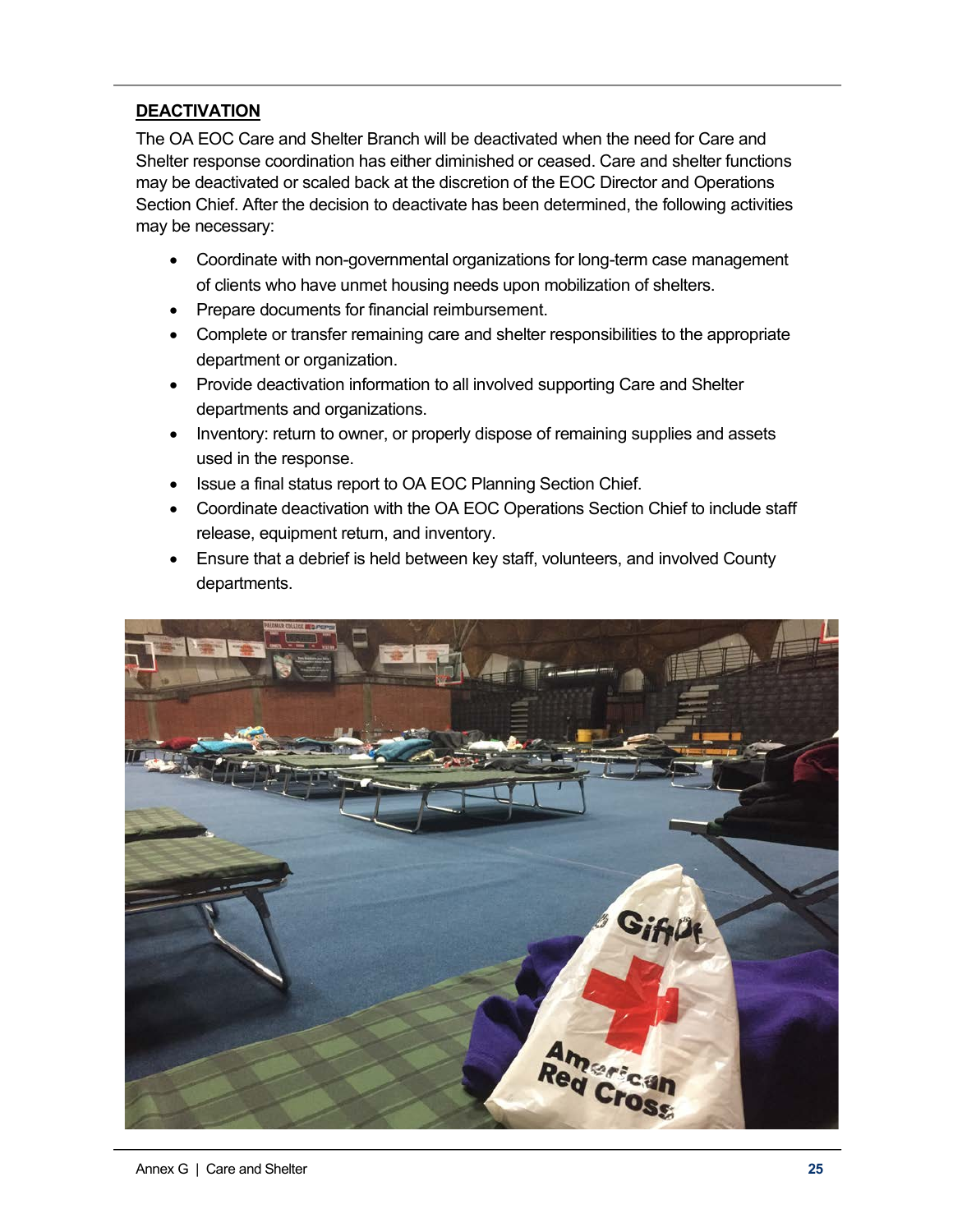#### **APPENDIX A – TYPES OF SHELTERING SITES**

Depending on the duration and severity of the disaster, shelter operations can evolve from facilities meant only to support people overnight, to facilities that are more heavily staffed and provide a range of support services.

- **Temporary Evacuation Point (TEP)** A site with limited resources and staffing as its primary purpose is to provide evacuees with a safe and protected place to congregate temporarily until people can return home or relocate to another facility.
- **Emergency Sheltering (short term)** Short term sheltering for evacuees who need a temporary place to stay until other housing arrangements can be made. Typically, emergency shelters will provide food, physical health, and behavioral health services, in addition to other support services based on need. In an ARC-operated shelter, the ARC will typically bring in Client Services teams who provide recovery planning services, which includes referrals to help residents find alternative housing if they are unable to return home. However, if the level of the disaster has significantly limited housing options and the remaining residents will need long term sheltering support, then the existing emergency shelter sites will be consolidated into a smaller number of longer term sheltering operations.
- **Sheltering (long term)** Long term shelter operations may continue for months depending on how long it takes to move shelter residents into interim housing. While schools may be used for emergency sheltering, they are not appropriate for long term sheltering. People with needs that cannot be properly supported within a shelter environment will be relocated to appropriate housing.

# **SPONTANEOUS SHELTERS**

In a larger-scale disaster, it is assumed that community shelters, run by organizations other than the ARC, County of San Diego, or incorporated city, will open spontaneously. These sites may be run by neighborhood and community-based organizations or houses of worship. For example, it is assumed that many congregations (churches, parishes, synagogues, etc.) will open their doors to people within that neighborhood needing shelter. Other spontaneous shelters may be run with no formal sponsorship.

As the County of San Diego, ARC, or incorporated cities learn about these spontaneous operations, assistance may be provided if deemed appropriate. This assistance is contingent on the site meeting some basic health and building safety standards. Both the County of San Diego Department of Building Inspection and Environmental Health Services may be called upon to inspect spontaneous shelters. For sites that do not meet minimum health or safety standards, or are deemed unacceptable for other reasons, the ARC, County of San Diego, or incorporated city will work with the site to address the problem(s). Otherwise, evacuees will be relocated to nearby ARC, County, or incorporated city managed shelters. See Appendix D for the Spontaneous Shelter Assessment Form.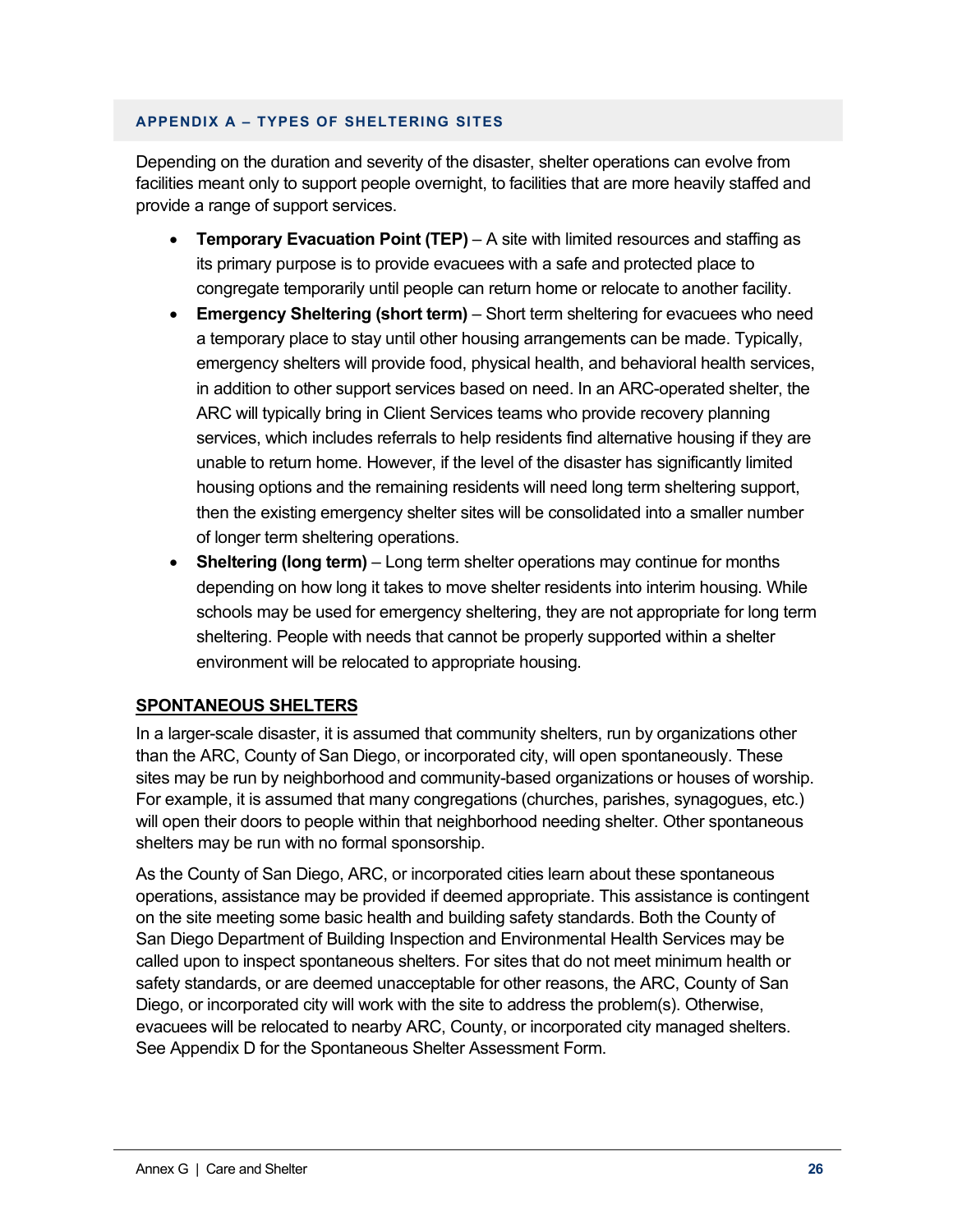# **OUTDOOR SHELTERING**

Some persons displaced from their residence may converge on public parks or open spaces as an alternative to using indoor mass care shelters. Since these "open shelter areas" will generally emerge spontaneously, the ARC, County, and incorporated cities must consider whether to take a role in managing the sites from the start to head-off potential health and sanitation problems. A decision to support selected outdoor congregate sites will involve providing comparable level of mass care services as provided to indoor sites.

Due to the complications of outdoor sheltering, it will remain a secondary option to establishing a network of fully serviced, indoor shelter sites.

# **HOUSEHOLD PET SHELTERS**

The County Department of Animal Services coordinates household pet shelters during a response in coordination with other local animal service agencies. It is assumed there will be a variety of animal species arriving with pet owners when they evacuate to shelter sites (cats, dogs, rabbits, guinea pigs, reptiles, domestic birds, and other exotic pets). The strategy for managing household pets is to collocate a pet shelter adjacent to the public emergency shelter. See the San Diego County Operational Area Emergency Operations Plan Annex O for additional information on Animal Services.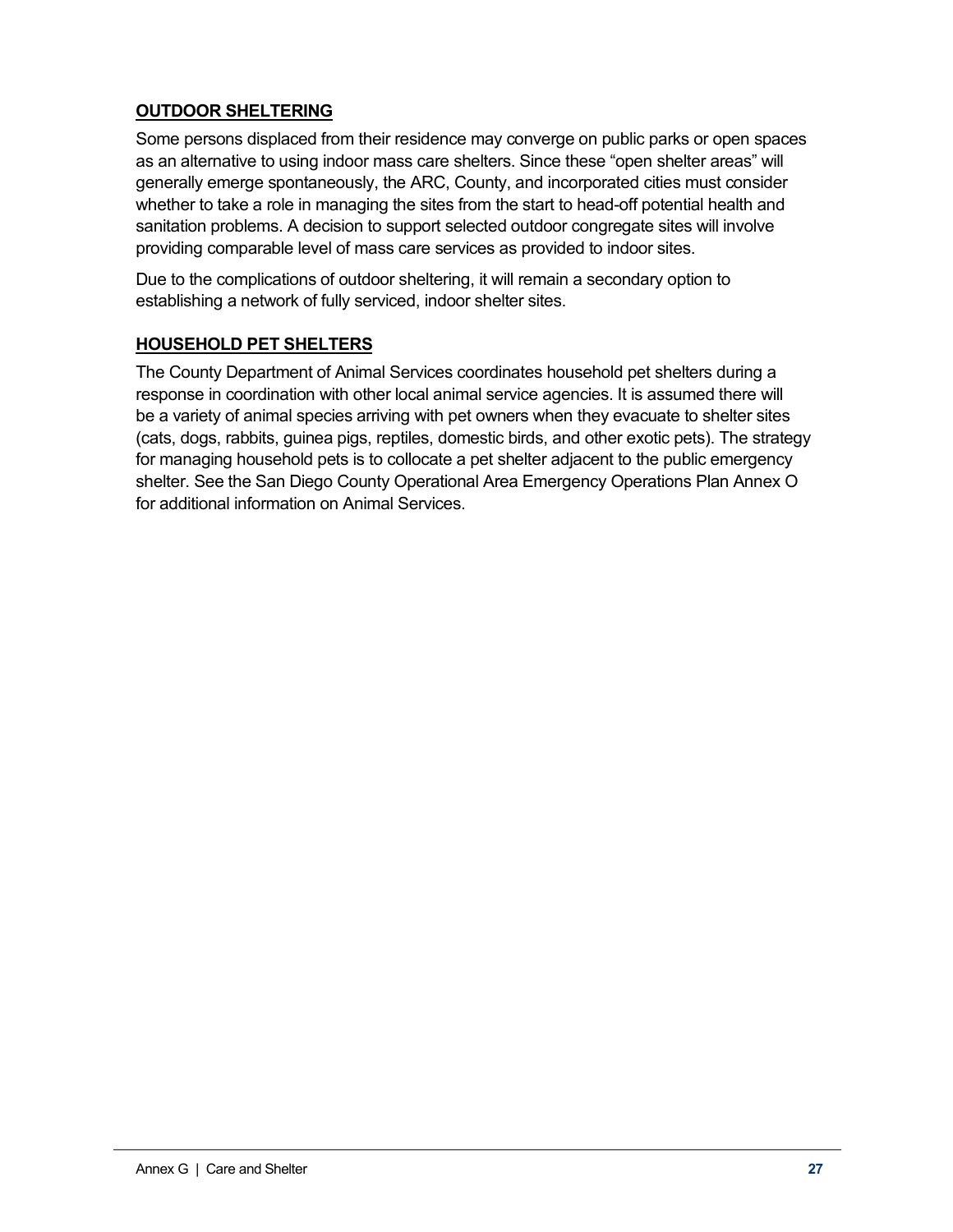#### **APPENDIX B: POTENTIAL SHELTER FACILITIES**

The San Diego County Operational Area uses the ARC National Shelter System (NSS), which is a central repository for facilities in San Diego County that have been surveyed and identified for potential disaster/emergency shelter use. It is an online database that is maintained by the ARC, but can be accessed by the County of San Diego.

More than 700 facilities are listed in the database. Sites were surveyed using the ARC Shelter Survey. The database includes important information related to each facility, including:

- Evacuation and post impact capacity
- Parking capacity
- Food preparation capacity
- Sanitation capacity (how many toilets, sinks and showers)
- Physical structure information, such as construction type, utility information, and sanitation systems
- Facility contact information (who to call to authorize facility use)
- ADA compliance information and, if the facility is not fully compliant, information is included about on-the-spot modifications necessary to make the site temporarily compliant.

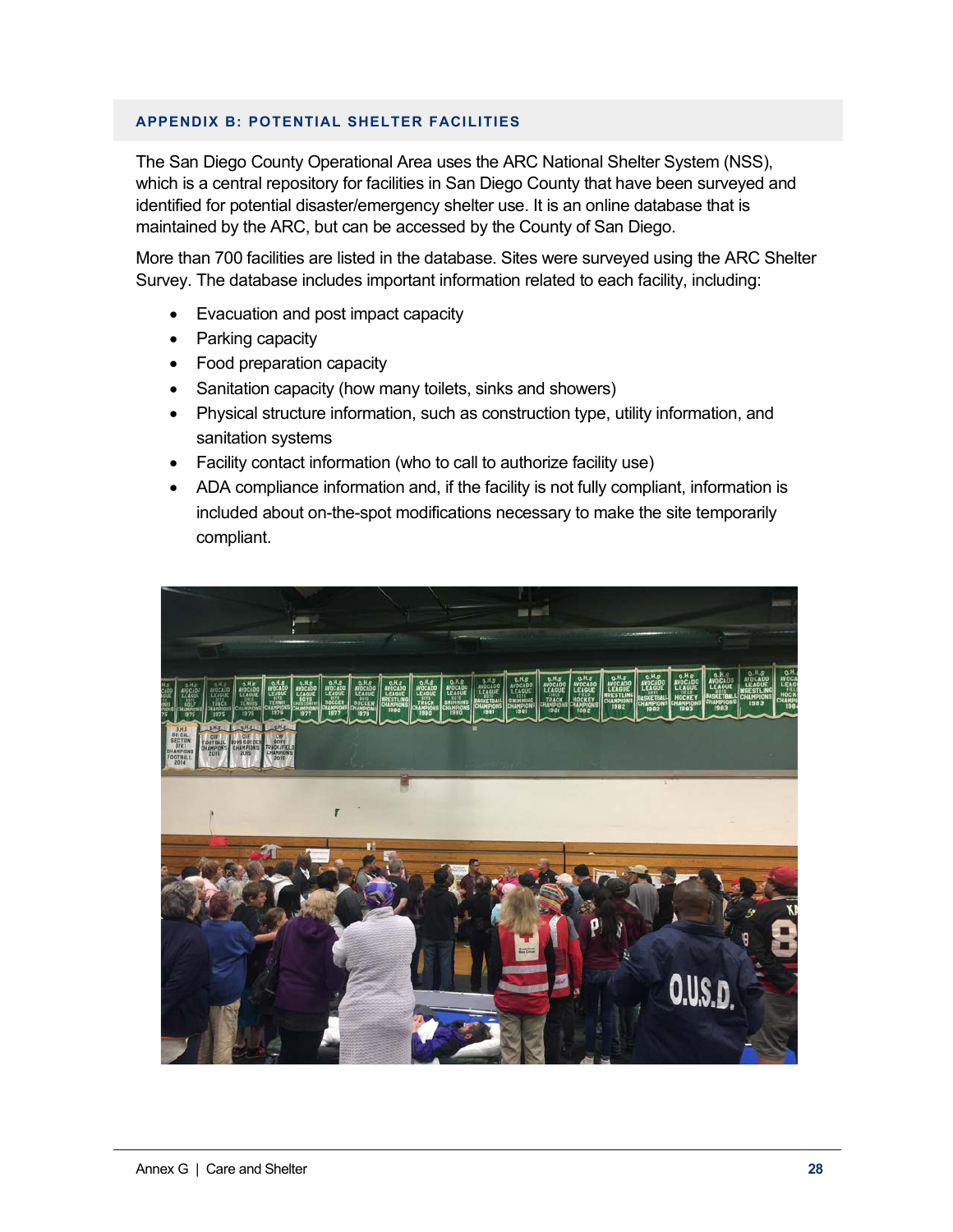## **APPENDIX C: MASS CARE AND SHELTER RESOURCES**

#### **PERSONNEL**

#### **PRIMARY**

Shelter Managers (Trained) Health Services Shelter Workers (Trained) Behavioral Health Services Logistics

#### **SUPPORTING**

| <b>Animal Services</b>                        | Health Inspectors                         |
|-----------------------------------------------|-------------------------------------------|
| <b>Auxiliary Communication Services (ACS)</b> | Interpreters/Translators                  |
| <b>Building Inspectors</b>                    | Janitorial/Maintenance                    |
| Caseworkers                                   | <b>Personal Care Assistants</b>           |
| <b>Childcare Workers</b>                      | Security                                  |
| <b>Disaster Rapid Assessment Teams</b>        | Vulnerable Adult Shelter Assessment Teams |

#### **EQUIPMENT AND SUPPLIES**

#### **FUNCTIONAL NEEDS SUPPORT**

| <b>Bath Bench with Back</b>           | <b>Offset Canes</b>       | <b>Shower Seats</b>    |
|---------------------------------------|---------------------------|------------------------|
| Crutches                              | <b>Pillows</b>            | <b>Transfer Boards</b> |
| <b>Cups with Handles</b>              | <b>Toilet Seat Risers</b> | Walkers                |
| <b>Foot Rests</b>                     | Ramp - Modular Threshold  | <b>Wheelchairs</b>     |
| <b>Hand Clips for Eating Utensils</b> | $Ramp-4$ ft.              |                        |
| Inner Lip Plate (non-skid)            | $Ramp - 7$ ft.            |                        |

#### **GENERAL SUPPLIES**

Blankets Cots (military and accessible)

Hygiene Kits (adults and children)

Privacy Screens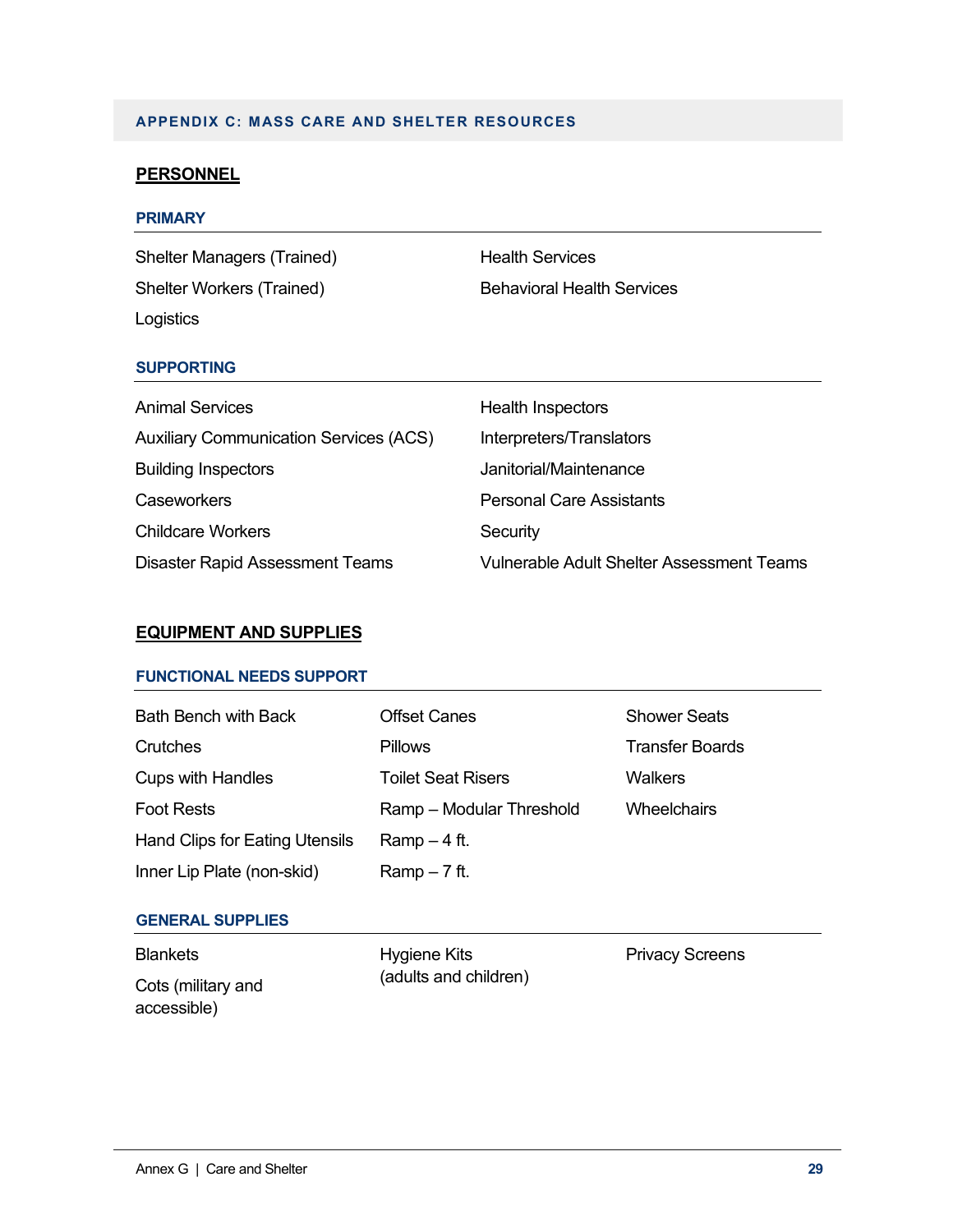| <b>MASS CARE KITS</b>              |                               |                                    |  |  |
|------------------------------------|-------------------------------|------------------------------------|--|--|
| <b>Bowls</b>                       | <b>Food Grade Thermometer</b> | <b>Serving Utensils</b>            |  |  |
| Coffee Maker                       | <b>Napkins</b>                | Silverware                         |  |  |
| Cups                               | <b>Plates</b>                 |                                    |  |  |
| <b>NURSING KITS</b>                |                               |                                    |  |  |
| <b>Cleansing Wipes</b>             | <b>Feminine Products</b>      | Playpen                            |  |  |
| <b>Consumable Medical Supplies</b> | <b>Nitrile Gloves</b>         | <b>Potty Seat</b>                  |  |  |
| <b>Diapers</b>                     | <b>Pediatric Supplies</b>     |                                    |  |  |
| <b>SHELTER MANAGER KITS</b>        |                               |                                    |  |  |
| <b>Administrative Supplies</b>     | <b>Hand-Held Radios</b>       | <b>Sound Amplification Devices</b> |  |  |
| <b>Communication Boards</b>        | <b>Nitrile Gloves</b>         | <b>Toilet Paper</b>                |  |  |
| <b>Flashlights and Batteries</b>   | Paper Towels                  | <b>Trash Bags</b>                  |  |  |
| Forms                              | <b>Sanitation Spray</b>       | Vests (personnel)                  |  |  |
| <b>Hand Sanitizer</b>              | Signage                       | Wristbands (residents)             |  |  |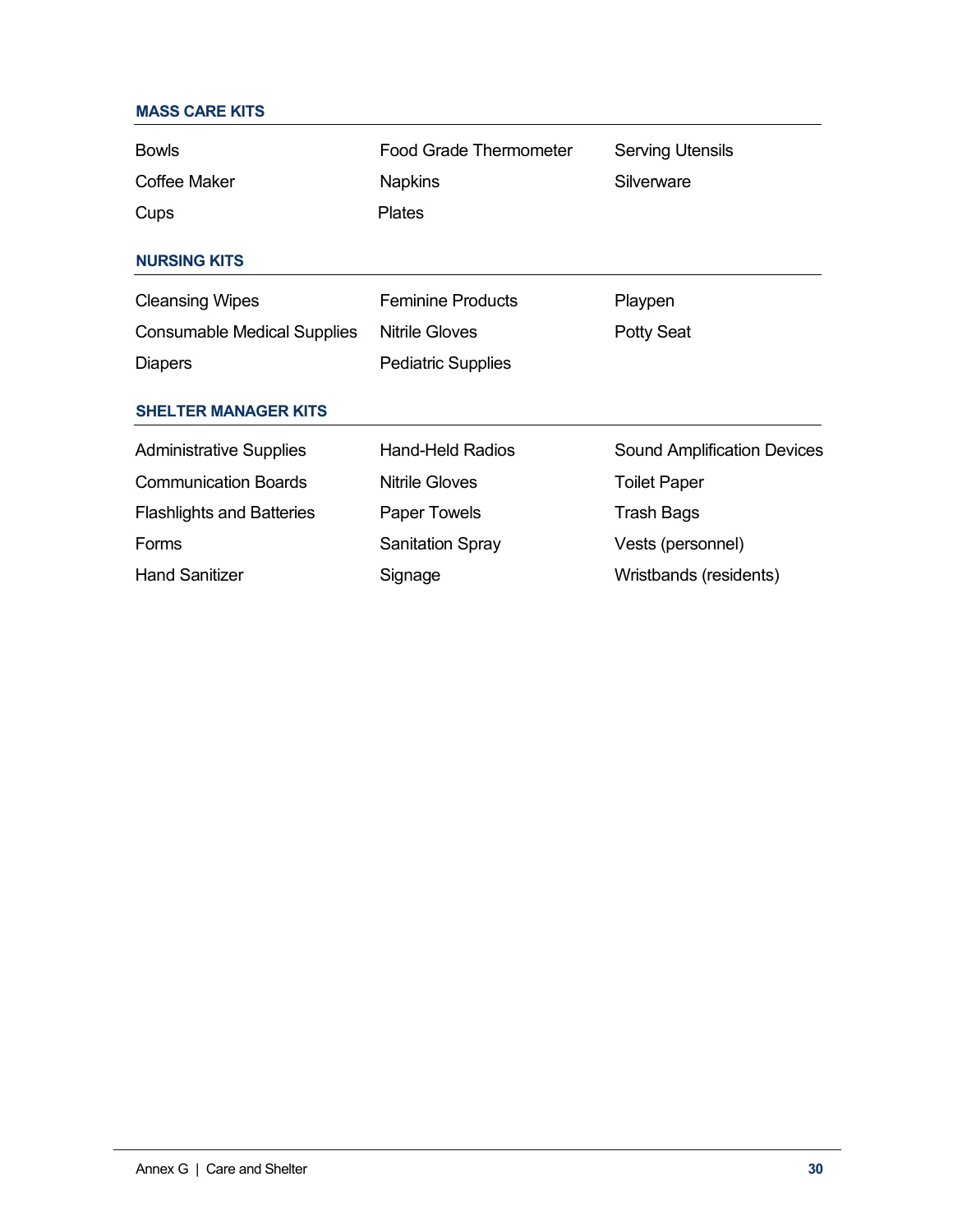#### **APPENDIX D: SPONTANEOUS SHELTER ASSESSMENT**

The following questions will help in deciding whether to work with and support an independent shelter with resources (food, water, cots, blankets, etc.):

- **Physical Condition:** The site will require approval from County Department of Environmental Health (and perhaps County Building Inspectors if an earthquake event) to confirm that it is safe to occupy (i.e., no structural damage and no sanitation or occupant health concerns).
- **Site Location:** Is the shelter serving a neighborhood/community that is currently not being served by an ARC, County, or incorporated city shelter? If yes, it is likely filling an unmet need and consideration should be given to supporting the shelter site.
- **Site Management:** Is the agency or group operating the site trusted and/or known by the occupants? If yes, then the site management team is presumably operating the site in the best interest of the occupants.
- **Number Served:** The number of occupants being served by the site should not exceed the site's physical capacity to serve or shelter them. An excess capacity of occupants should be referred to the nearest ARC, County, or incorporated city shelter site.
- **Meeting Occupant Needs:** Given the demographics and/or needs of individuals being served at the site (language, cultural, disability, children, etc.) – there should be evidence that everyone's needs are being met. Otherwise, refer occupants who may require more assistance to the nearest ARC, County, or incorporated city shelter site if the assistance required cannot be provided at the site.
- **Length of Operation:** If the site management group is committed to maintaining the shelter, and there is no immediate need to move out the occupants, then consideration can be given to supporting it.
- **Resource Needs:** Can the ARC, County, or incorporated city provide the resources that the site needs to keep operating? If the answer is yes, then the ARC, County, or incorporated city will need to work on the logistics for getting the supplies to the site.

If these questions can all be answered affirmatively, then supporting the site may be appropriate. The site can be counted as an independent shelter, versus an ARC, County, or incorporated city site (unless the site management function is transferred over to the ARC, County, or incorporated city.) If the ARC, County, or incorporated city cannot work with site management to address any identified deficiencies, and if there is a need to close the independent shelter, then residents will be transferred to the closest ARC, County, or incorporated city shelter site.